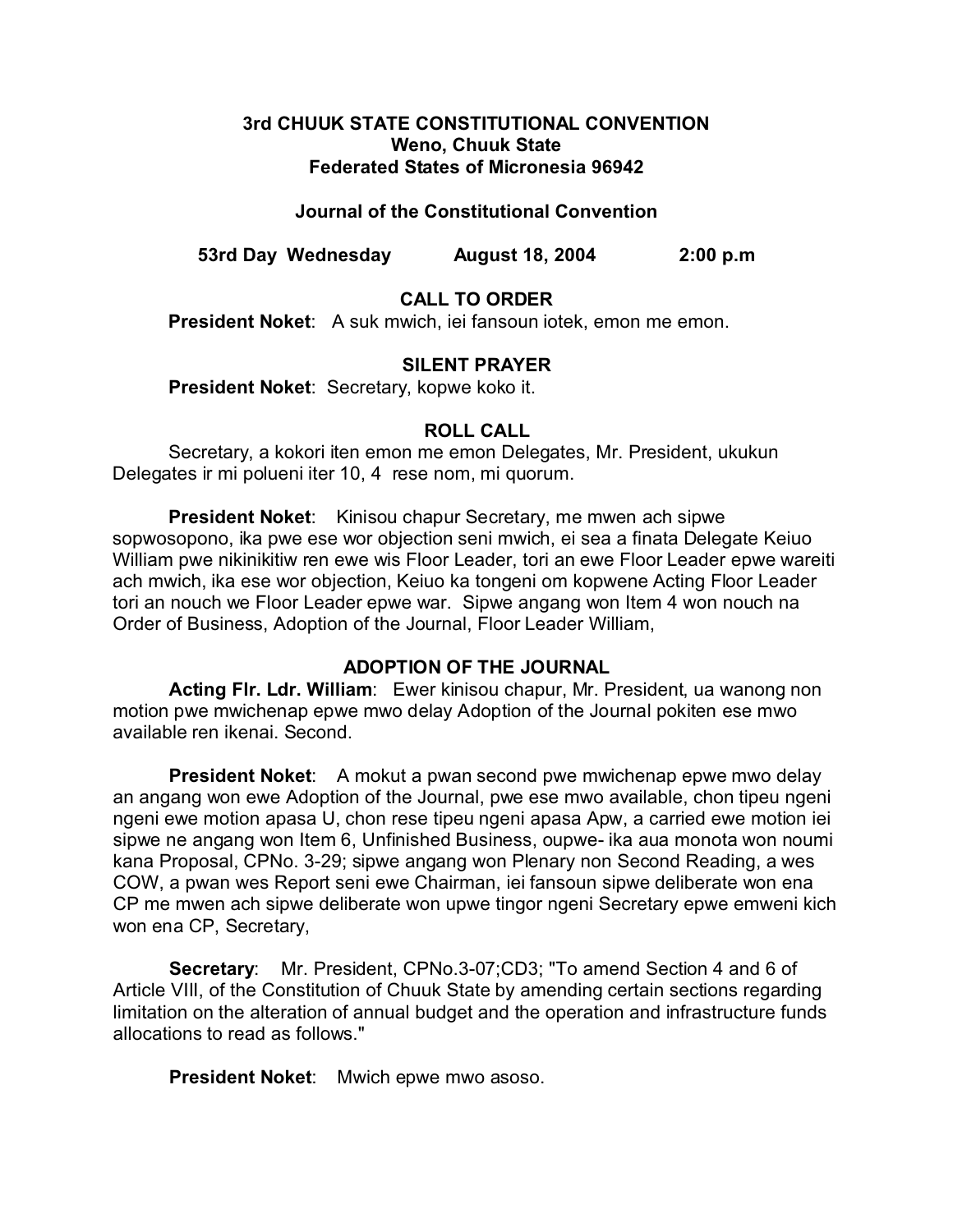#### **Mwich a asoso. Mwich a pwan niwinsefan.**

**President Noket**: Mwich a pwan niwin. CP No. 3-29; Mr. Secretary kose mochen kopwe aneani.

**Secretary**: Mr. President, me Delegates meinisin ouse mochen oupwe amusalo ai tipis, CPNo.3-29; "To amend Sections 3 and 4, of Article X of the Constitution of Chuuk State relating to the power of the Board of Education and qualifications."

**Acting Flr.Ldr.William**: Ewer, kinisou chapur, Mr. President, non ei wewe sia wanong non motion pwe Convention epwene etiwa CPNo.3-29; reference to DPNo.3-92; non Aruan Anea. Second.

**President Noket:** A mokut a pwan second pwe mwichenap a etiwa CPNo.3-29; non aruwan anea, iei fansoun discussion won ena Proposal ika mi wor.

**Chairman Nifon**: Kinisou Mr. President, ese ma ii pwan chuen wor met sipwe naman era me nukun metekewe sia amuchu ach discussion won non COW, Mr. President, ua mwo eiti ai ei floor ngeni ai nan good colleague, Rosokow.

**President Noket**: Chairman Rosokow.

**Chairman Rosokow**: Mr. President, ngang u mochen upwe amend-ini en (8)walimon ngeni (9)tiwemon nge ipwe move pwe ewe Rule ren written amendment epwe mwo suspended. Second.

**President NOket**: A mokut a pwan second pwe ewe Rule e require-ini written amendment epwe mwo suspended, chon tipeu ngeni ewe motion apasa U, chon rese tipeu ngeni apasa Apw, a ketiw ewe motion.

**Chairman Rosokow:** Kilisou Mr. President, ai na amendment u mochen epwe (9)tiwemon members ren ena Board pun mi possible epwe wesen osukosuk lon an epwe tight vote.

**President Noket:** A wor tingorun asoso. Mwich epwe mwo asoso.

### **Mwich a asoso. Mwich a pwan niwinsefan.**

**President Noket:** A pwan poputa, ewe e fori ewe motion-un amendment a withdraw-ni an ewe amendment ren ewe epwe nine(9) members, iei mwich a soposopono won na Proposal,

**Act.Flr.Ldr. William**: Ewer kinisou chapur Mr. President, fan iten ewe asoso sia weweoch won ena Senatorial Region ika pwe mi chok pwan pochokun ewe motion fan iten ewe written amendment iwe ua wanong non motion pwe ena Senatorial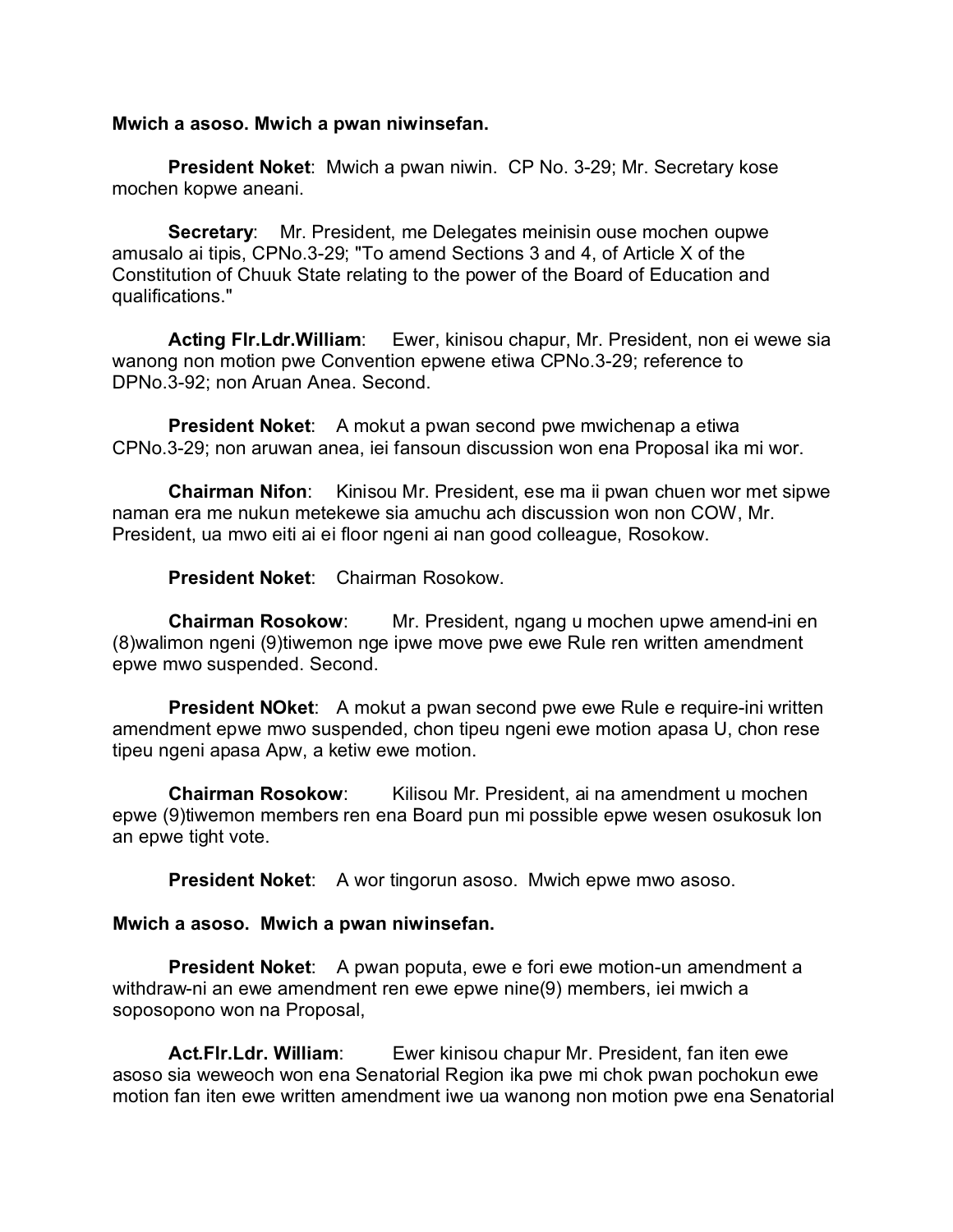Region epwe siwin ngeni Geographical Region, I so moved.

**President Noket**: A mokut a pwan second pwe ena kapas non na Section 7, 3 line down, ena e mak, 5 Senator Region, ena kapas Senatorial epwe siwin ngeni Geographical, met omw na osupwang Chairman Mino.

**Chairman Mori**: Ngang ua osukosuk pun ifan na Section 7, nge ei correction ai mina won noum kei Section 3,

**President Noket**: Oh, iwe omusano, iwe ese noted won nei ei, ina ena osukosuk, Section 3, kinisou chapur, ina ena epwe amended, A mokut a pwan second pwe epwe ina epwe tonong ena Geographical epwe siwini ena kapas Senatorial, chon tipeu ngeni ewe motion apasa U, chon rese tipeu ngeni apasa Apw, a ketiw ewe motion, Secretary kopwe note-ini pwe ena Senatorial epwe siwin ngeni Geographical, Peter Sitan, mi wor omw ekiek ke mochen weiau non porous, ina ke etieta poum.

**Chairman Sitan**: Mei pwal wor ai amendment, nge use silei ika a wes ewe eu ika.

**President Noket:** A wes ewe amendment, ka tongeni pwan forata eu omw amendment.

**Chairman Sitan**: Mr. President, mi pwan wor ai amendment won Section 3, murin, seni ikena era pwe, where it said private school system and one who is known, ei amendment umochen siwili en "one" ngeni "two" pwal ena word "is" epwe change ngeni "are" I so moved. Second.

**President Noket:** A wor tingorun asoso. Mwich epwe mwo asoso.

# **Mwich aasoso. Mwich a pwan niwinsefan**.

**President Noket**: Mwich a pwan niwinsefanita. Chairman Sitan, ika Delegate Sitan.

**Chairman Sitan**: Kilisou Mr. President, ren ewe Section 3, first sentence ena consisting of 8 epwe siwil ngeni 9 members, iwe pwal ewe eu pwal repeat, ina a etiw era private school system and "one" who "is" epwe siwil ngeni and "two" who "are", I so moved. Second.

**President Noket:** A mokut a pwan second pwe ena line ena first sentence, non Section 3, second line ena era consisting of 8 members ena 8 epwe siwin ngeni 9 members iwe ena one, two, three, four line from top won na Section 3, ena e poputa won na the public school system one from the private school system and one epwe siwin ngeni two who is ena is epwe siwin ngeni are iwe a soposopono, chon- porous won ena amendment ika mi wor mefien emon won ewe amendment me mwen ach sipwe…..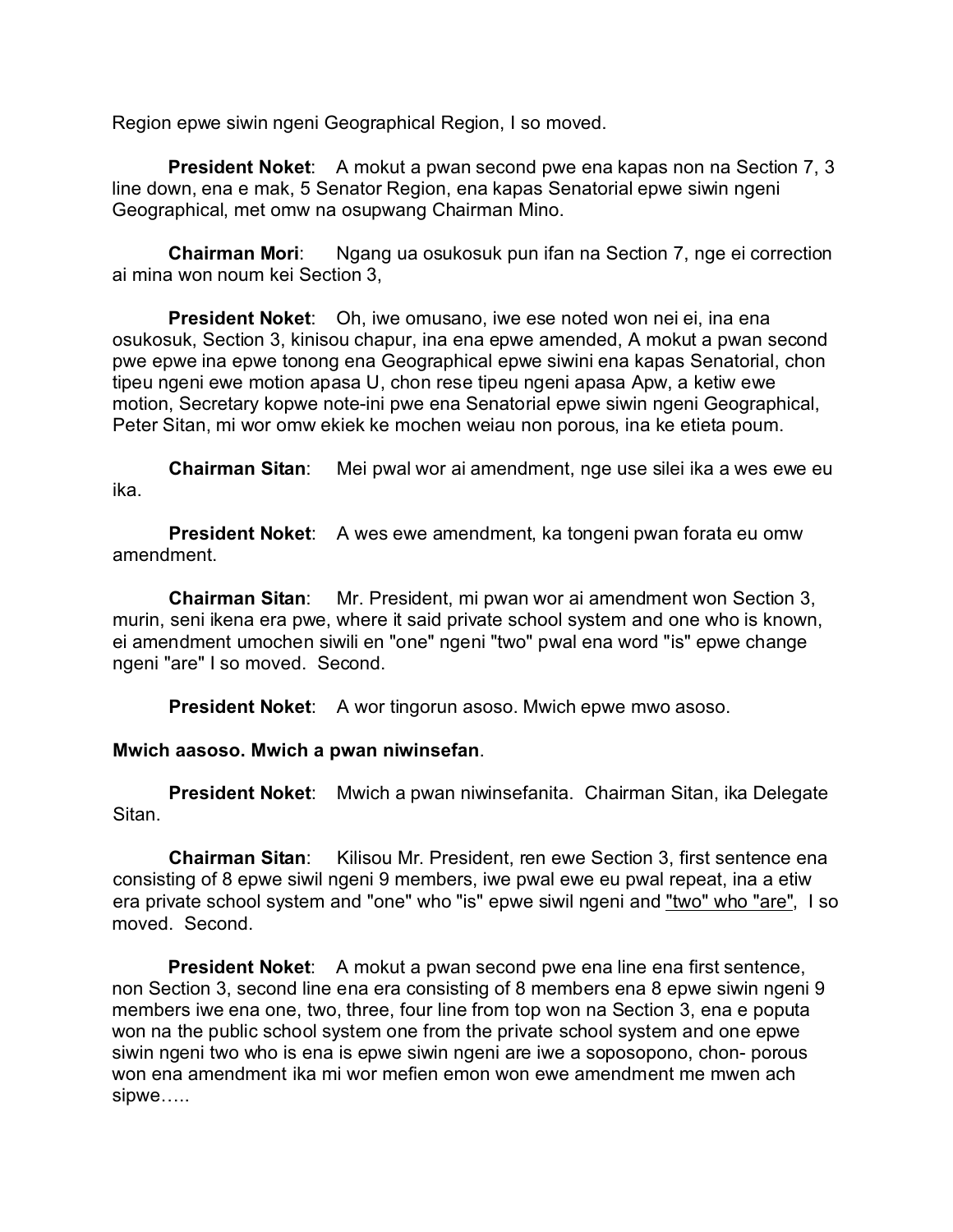**Chairman Rosokow**: Ngang mi fokun tipeu ngeni ena amendment pun nouch chok expertise lon education epwe naf epwe mot ngenir ekkewe kinikinin mwich ren ar repwe fori kokotun education ina popun ita ngang ia far pwal ina ia sa tiw won na line ita ipwele siwili ren ai we iura 9, nge ina mi far pwal sa fengen me an Chairman Sitan na.

**Chairman Sitan**: Mr. President, ai chok pwal follow up ren Delegate Rosokow, auchean ewe 9 an epwe prevent-ini incase e wor tie pokiten iei ewe pochokun ren sight-ini ewe Director e nom fan tutumunuen ewe Board. Iwe ina wewen e kawor ena iwe soposoponon iwe iei sa balance-ini pwe ekkewe mwo expert met ewe Delegate Rosokow e porous won pwe epwe wor more expert in Education ina auchean ei amendment, kilisou.

**President Noket**: Ese chuen wor mefien emon, Vice President Aten.

**Vice President Aten:** Kinisou Mr. President, eu chok ii technical question, ion epwe determine-ni, ir expert ika ir mei sinei?

**President Noket**: Awewen ewe kapas eis ren ion epwe finareta ika ir expertise ika sap ir expertise. Chairman Sitan.

**Chairman Sitan**: Mr. President, ai weweiti is the Governor, epwe base won ion mei wor an experience in education it could be met mi fis ikenai, it could be some one from the college, ma long term experience ai luku mi straight forward ena men.

**Chairman Mori**: Ai nuku iwe Chairman Sitan a fen aninis won ewe technical question.

**Chairman Stephen:** Kinisou President, aukukun an emon me emon ekena expert sinenap non education ma ina mi era pwe subject to advice of consent of the Legislature, ina wisen Legislature repwe ma screen-ini aukukun an emon me emon tufich won na Board, iwe pwan ekis ai kapas eis, apw sise mwo expose-ini ena, dispose-ini ena, upwap pwan kapas eis won ena eu.

**President Noket**: Ese chuen wor memef won ena amendment, ika ese wor, iwe sipwene vote won ewe amendment, ewe amendment epwe 8 ngeni 9 iwe enan kapas one epwe two ewe is epwe are, chon tipeu ngeni ena amendment apasa U, chon rese tipeu ngeni apasa Apw, a pass ewe amendment, Vice President Aten.

Vice President Aten: Kinisou Mr. President, ika mi wor pochokunen ewe suspension, uwa wanong non motion pun fan Section 4, ewe lanst decision of the board regarding to public school system shall be final epwe deleted in its entirety. Second.

President Noket: A mokut a pual second pwe enan last sentence enan decision of the board regading to public school system shall be final epwe deleted. Iei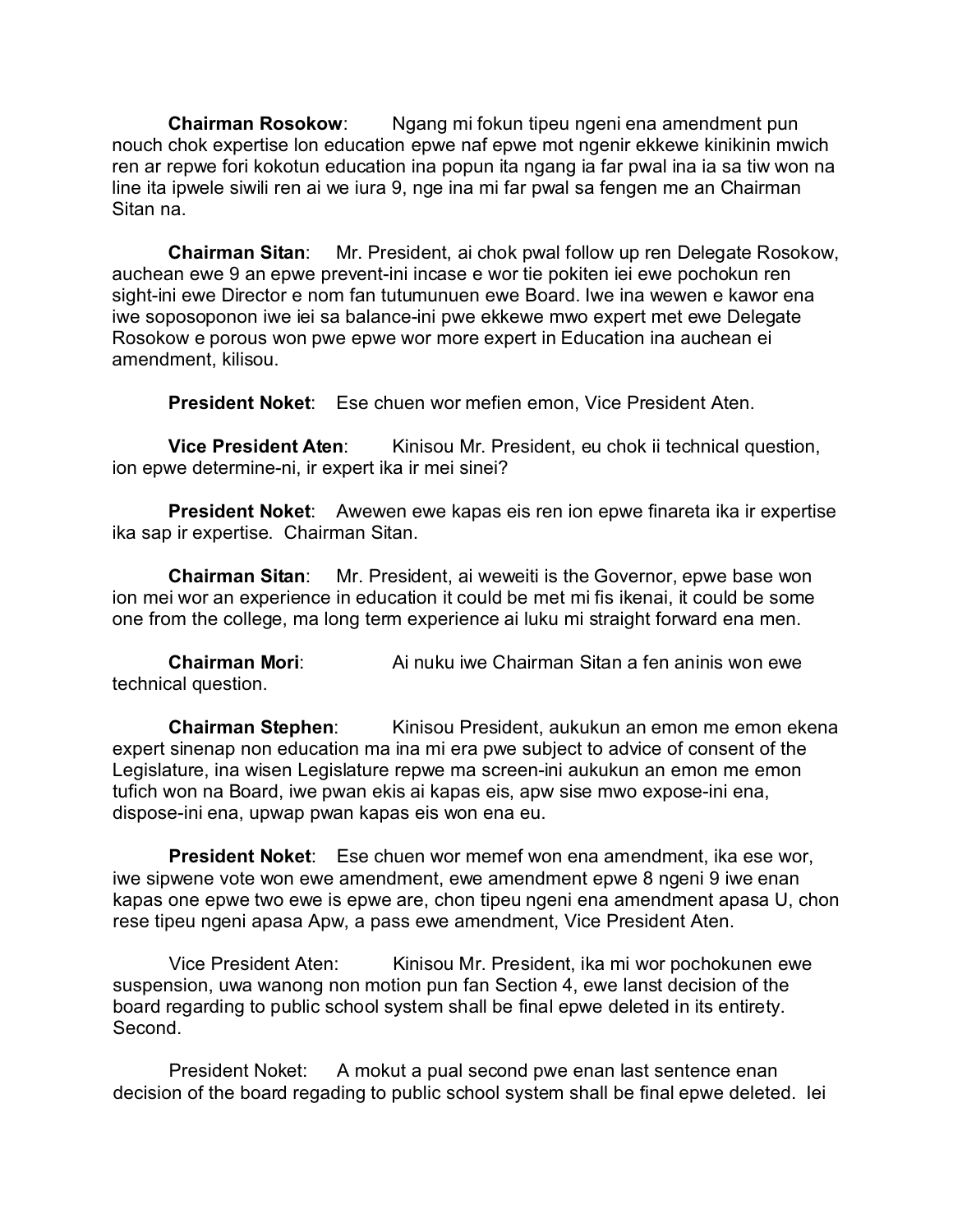poraus won ewe amendment ika mi wor? ika ese wor, iwe sipwene vote won ewe amendment. Chon tipew ngeni pwe mich a etiwa me passini ewe amendment, apasa U, chon rese tipew apasa Apw. A ketiw ewe amendment, iwe sipwene sipwosopwono poraus won unusen ena proposal fiti fengen me met mi amended. Chairman Stephen.

#### **Mwich epwe me asoso, mwich a pual niwin sefan**.

President Noket: Sopwosopwono, iei fansoun discussion won unusen ena Proposal as amended, ika ese chiwen wor, Chairman Sitan.

Chairman Sitan: Mr. President, ngang ai nuku an epwe afatafat met ai weweiti ei Section 4, pwe during our hearing, ewe board re pual mochen physical improvement, ach weweiti pwe this one, mi tongani by statue epwe give ewe board the power to do their own personal system at the same time to their own accounts if necessary. Ai nuku epwe clear won record pwe ese pinepin base won ei proposal are met mi nomw non book. Kinisou

President Noket: Kinisou chapur Chairman Sitan, mi pual wor mefien emon, ika ese wor, sipwene amwoneta ren ach sipwene uttut. Iwe ach uttut won na proposal as amended, sipwe koko it non final reading, ika pwe e engol chon utti U a tongeni pass ei proposal, ekkewe upstain, ese count ar vote. Iei fansoun Secretary epwe koko it.

Secretary Paul:

| Del. Mori       |                       | U    |
|-----------------|-----------------------|------|
| Del. Niffon     |                       | U    |
| Del. Raymond    |                       | U    |
| Del. Rosokow    |                       | U    |
| Del. Sitan      |                       | yes  |
| Del. Stephen    |                       | Ū    |
| Del. William K. |                       | U    |
| Del. Wiliander  |                       | Ewer |
|                 | Del. V/President Aten | Ewer |
|                 | Del. President Noket  | U    |

Mr. President, pungun uttut won CPNO.3-29 chon apasa U engon 10, femon 4 mi absent.

President Noket: CP No.3-29 a pass oruuwen 2 anea. Iei Convention epwe angang won Committee Report No. 3-07, mwich epwe mo asoso ekis.

Mwich a asoso, mwich a pual niwin sefan.

**President Noket:** Iei kich nomw won unfinish business won nouch na order of business. Sipwe angang won Committee Proposal No. 3-07;CD3 iwe secretary epwe emwenikich ren porousan.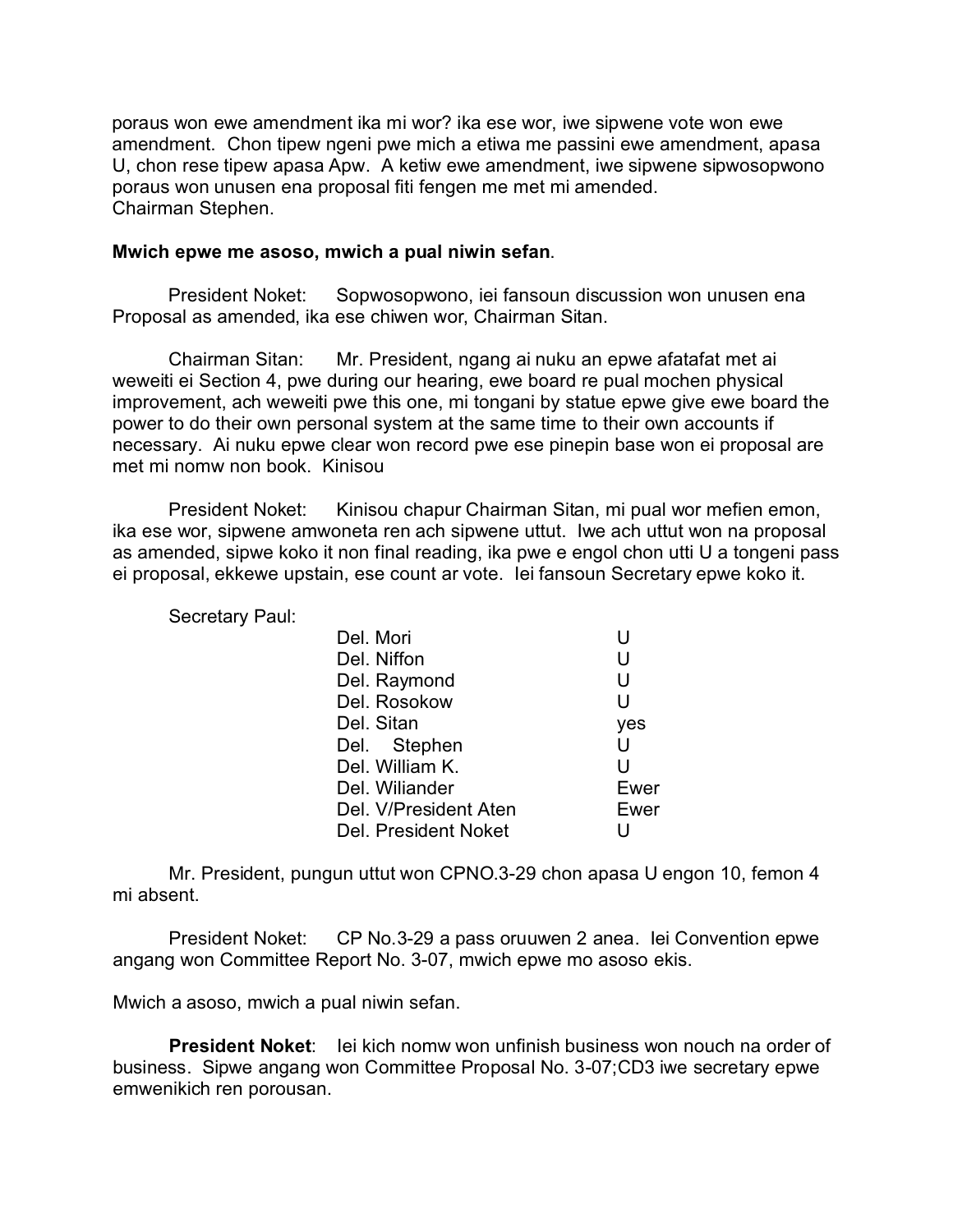**Secretary Paul**: Mr. President CP No. 3-07;CD3 to amend Section 4 and 6 of Article 8 of the Constitution of the Chuuk State amending certain Sections regarding limitation on the operation of the Annual Budget and the operation on infrastructure funds allocations.

**President Noket**: Chairman Stephen,

**Chairman Stephen**: Omusalo Mr. President, ika usap out of order, fiti sufon me menin, ngang uwa wanong non motion pwe monun Convention repwe kan nukusokuru ai na floor amendment ngeni ena major Committee Proposal.

### **Mwich epwe mo asoso, mwich a pual poputa.**

**President Noket**: Mwich a poputa, Floor Leader William.

**Acting Floor Leader:** Kinisou Mr. President, fan iten ei wewe, uwa wanong non motion pwe CPNo. 3-07;CD3 ref.DPNo.3-44 epwe ketiw me non ach ei Convention.

**President Noket:** A mokut a pual second, pwe mwich a etiwa CPNo. 3-07;CD3 non aruwen 2 anea. Chairman Stephen.

**Chairman Stephen:** Kinisou Mr. President, ika usap pual out of order fan ruu 2, uwa tingor monun mwich repwe nukusokuru aina floor amendment.

**President Noket:** A mokut a pual second pwe mwich a etiwa ena floor amendment non CPNO. 3-07, iei fansoun poraus won na floor amendment. Chairman Sitan,

**Chairman Sitan**: Mei wor a kapas ei ngeni ewe proponent ren ei amendment, nampa #1, ii mochen epwe asureni ika na word development mi fit in the Compact #2, aruwan ii mochen asureni pwe Municipal plans meinisin epwe fit under the State plan nge epwe approve seni GEMCO under their quite lines.

**President Noket**: Chairman Stephen,

**Chairman Stephen**: Kinisou Mr. President, ngang use pual mochen upwe pual technical ren na word development verses infrastructure, ai nuku infrastructure development they ran the same meaning, ika mwo esap infrastructure nge epwe development mei ouchea ekkena ruu 2 kapas me ruu 2, me rei ese pual ii, esekon pual substantial osukosuken ena development. Fen wesewesen inan enan metoch u ani ouchean me non ei floor amendment my good colleque a fen kapasan. Ngang ai na floor amendment, ew save part ngeni nesor me ponon pun ese mochen pwe compromise-ini sovereignty ei State Government ngeni met nonomun nesor, nge use mw chok sinei, ina wewen ei language u wanong, epwe chok flexible ngeni realities of the model, nge kakapasach ikenai, sisap kakapasen en fansoun nge sisamwo oputa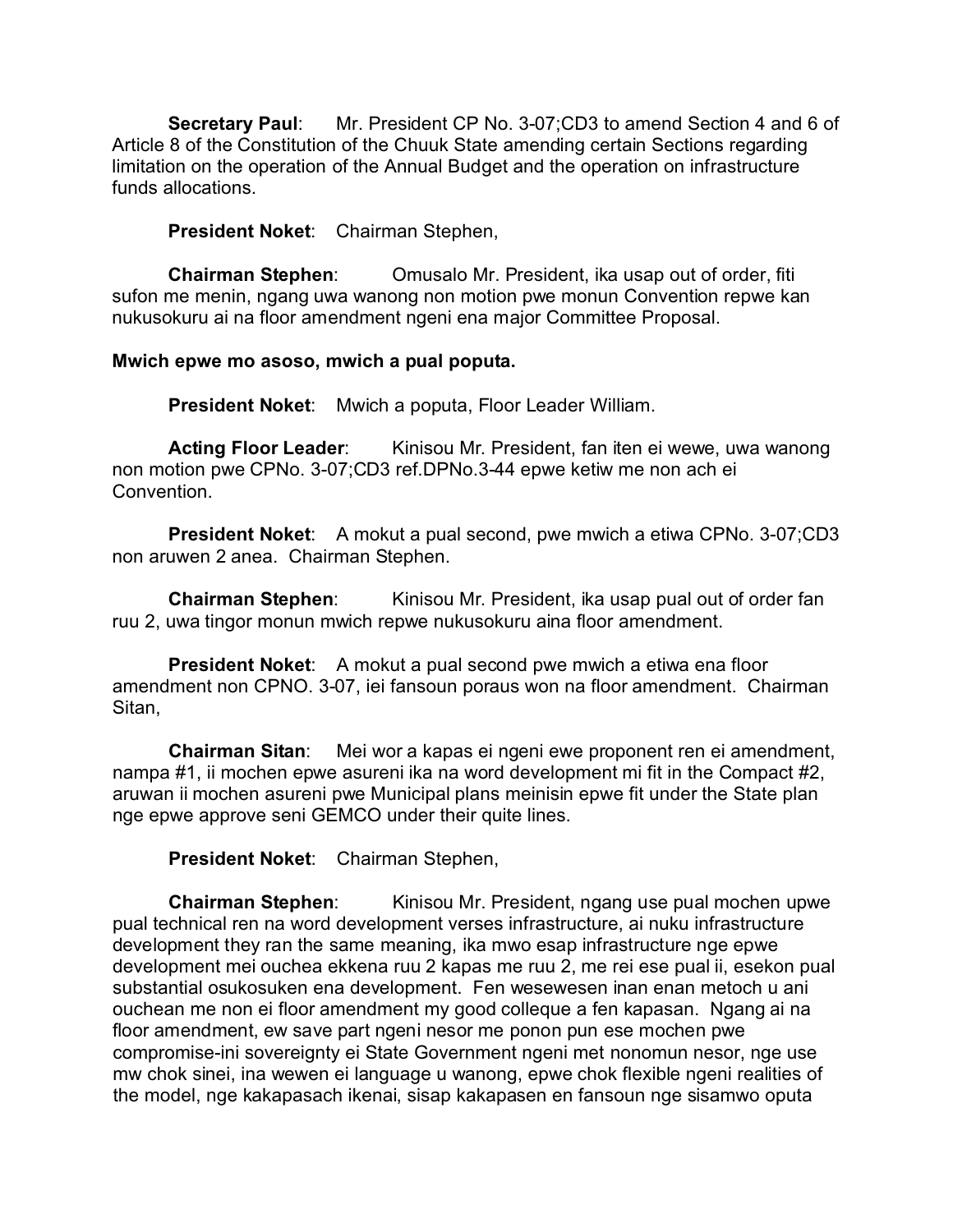won, ina wewen met ewe sii poputani me nepoputan ach ei Convention, sii menei ekkewe experts economist me met ekkewe repwe war, tori iei, use sinei ika ewe Finance Committee mi solicit ekkena information ika data ach sipwe anisi ach discussion making. Me rei ewe Committee e felt ina wewen sia oputa won ei osukosuken ei uwekisin, wesesen iei ei major portion of this Constitution mei ouchea ach angang won, use mochen sipwe angetaronapei, in a way to compromise-ini ach sovereignty just because of our regional interest, iwe ina wewen ngang u mochen ei sovereignty epwe preserve me ikan. Omusalo Mr. President, Kinisou chapur.

## **Mwich a asoso, Mwich a paul niwin sefan.**

**President Noket**: Chairman Stephen

**Chairman Stephen**: Kinisou chapur Mr. President, ngang uwa fen pual ekis lost nge upwe kan pual omusomus sefan ngeni ai we good colleqe ren ai na floor amendment an epwe fat non record pwe uwa mut ngeni convention epwe pual nenengen sefanochu ngingin me nonomun ai na floor amendment non unusan pual ekena tichikin, akkaewin na restrictive epwe mai niwinong, usun mei fen emphasis by your own chair mei tichiki nonomun ai na floor amendment ena municipalities mei kan pual ew specific element non verses regional, ina ena wewe ma Vice, pwe ngang u wesen mochen epwe fat nongonongun ai ei uwa withdrawni ai ei floor amendment, nge epwe pual fat me non na record pwe usechok withdraw mwanii, pun mi critical ekena elements non ai na amendments an epwe chok, Municipalities verses Regional for the record, uwa etiwa regional an epwe niwinong, nge line 7 down all the way totonuno nge with the condition pwe ewe 50/50 non ewe original proposal epwe ew subject for discussion, I shall move. Second

### **Mwich a mw asosno, a pual niwinsefan.**

**President Noket**: Mwich a pual poputa, Chairman Stephen.

**Chairman Stephen:** Kinisou chapur, uwa wanong non motion pwe uwa withdraw-ni ai we floor amendment, second

**President Noket:** A withdraw ewe amendment. Chairman Sitan.

**Chairman Sitan**: Mr. President, ia fori motion pwe ei CPNo 3-07;CD3, epwe mwo table epwap pual etta nesor.

**President Noket:** A mokut a pual second pwe CPNo. 3-07;CD3 epwe table until nesor. Chon tipew ngeni ewe motion apasa U, chon rese tipew ngeni apasa Apw. A chapenino ei CPNo. 3-07;CD3. Chairman Sitan,

# **Mwich a mo asoso, mwich a pual niwin sefan**

**President Noket**: Chairman Sitan,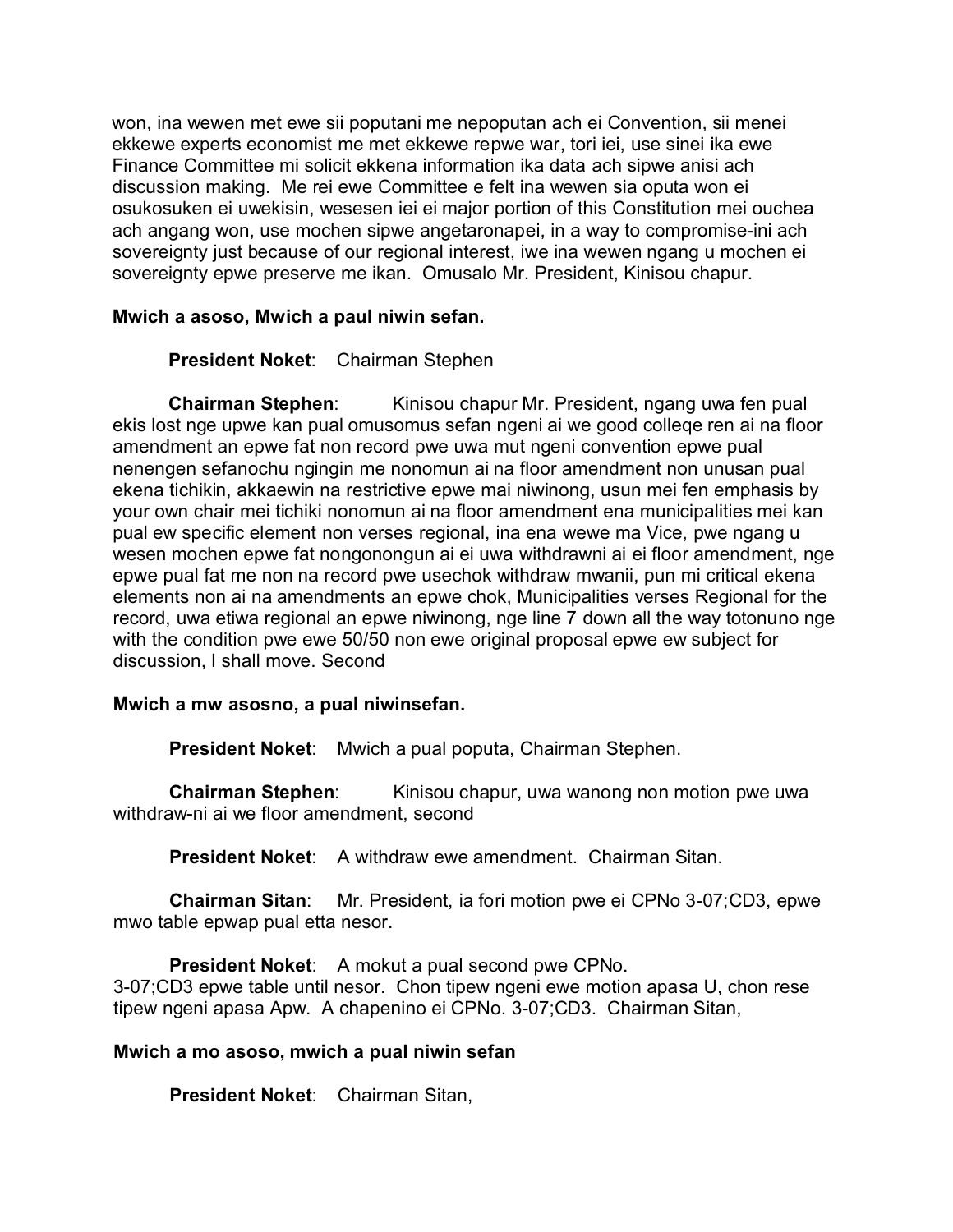**Chairman Sitan**: Kinisou Mr. President, ia fori motion pwe CPNo.3-06;D2 epwe place won, epwe move sengei table an epwe place won 2nd reading, it's a move.

**President Noket**: Epwe affat ena second reading, a tou seni COW epwe nomw won plenary won 2nd reading. A mokut a pual second pwe epwe ina, chon tipew ngeni ewe motion apasa U, chon rese tipew ngeni apasa Apw. A carry ewe motion. Chairman Sitan.

**Chairman Sitan**: Mr. President, ia fori motion pwe ei Convention epwe place ei proposal won final reading.

**President Noket**: A mokut a pual second pwe ei proposal epwe place won plenary. Chon tipew ngeni ewe motion apasa U, chon rese tipew ngeni apasa Apw. A carry ewe motion. Ewe motion ren an a pass pwe a fen place nge, ika ewe motion fen withdraw iei a place nge epwe for motion an epwe, pwe mwich a etiwa ei motion. Kopwe fori ew motion pwe mwich a etiwa, passini ei proposal.

**Chairman Sitan**: Mr. President, ua fori ew motion pwe Convention epwe etiwa ei proposal won 2nd reading.

**President Noket:** A mokut a pual second pwe mwich a etiwa ei proposal non 2nd reading plenary, kopwe amweni mwich secretary ren ach sipwe sinei met ena proposal e porousan.

**Secretary Muritok**: Mr. President, CPNo. 3-06;CD2, itenapan a apasa pwe, to amend Atricle 8, Section 8 of the Chuuk State Constitution relation to the prohibition of the government from levying tax on ral property, by adding an exception threof.

**President Noket**: Floor Leader William,

**Floor Leader William:** Kose mochen sipwe mwo asoso Mr. President.

**Mwich a asoso, mwich a pual niwin sefan.**

**President Noket**: Mwich a poputa, iei fansoun memef won ewe proposal, Chairman Sitan.

**Chairman Sitan**: Mr. President, akaewan ii mochen ipwe awewen ngeni Convention ei katonong as a floor amendment ekkena mi bold, ikkena ekkena minafo. Ekkei e base won kapas eis during COW are pual ewe sa reconsideruni. Wewen pwe transaction chok epwe involve cash ina na epwe tax, aruwan nge are e wor revenue seni ei sokkun transaction, epwe share with ewe municipality e fis ewe transaction. Ren allocation ika present ika nouch municipal ika state epwe fix by statue. Auchean ei an epwe fis ew, epwe pual self executing ren pekin enforcement kewe municipal repwe pual anisi state ne report any transaction ren list, ika sale pokitan ewe municipal epwe pual benefit seni. Kinisou.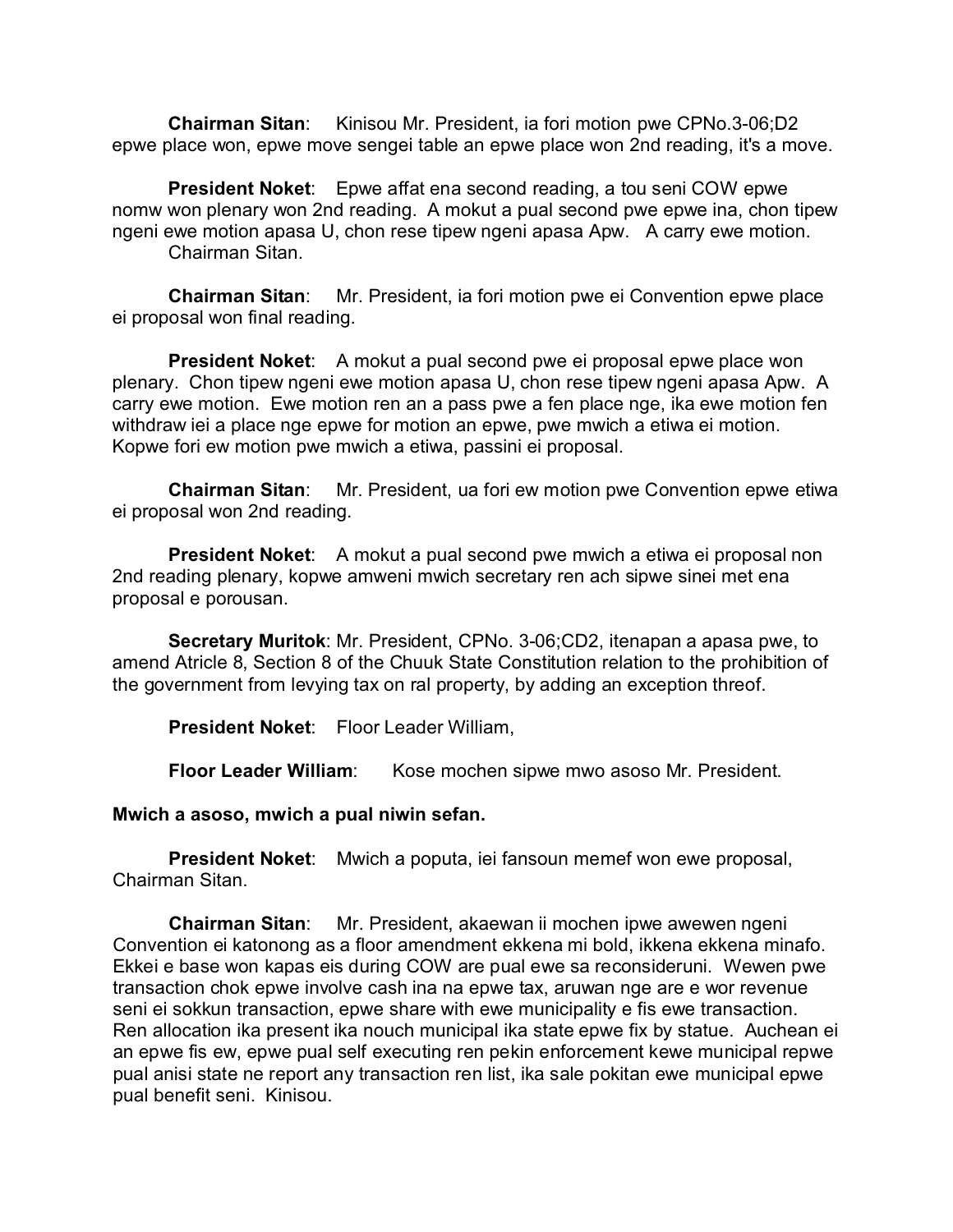## **President Noket**: Chairman Mino

**Chairman Mori**: Kinisou President, ngang ita upwe chok kapas ies ika, ekkan code minafo mi bolded uncode, mei minafo base won discussion, wewen nge ekkei mi nomw non bold letters, ei floor amendment ngeni ewe original amendment? Soposoponoon ai na kapas ei, did we, ika pwe ew floor amendment, kich mi fen mw etiwa non ach mwich ekkei amendment ngeni ewe original propose amendment.

**President Noket**: Chairman Sitan, en mi tongeni ponuweni?

**Chairman Sitan**: Ewer, Mr. President, ewer ekkei bolded one ikkei ekkei minafor, ewer mi katiw, mi wor ekkewe ekkoch pual kapas eis an epwe afatafat ina popun a wor ekkei minafon so as bold amendment.

**President Noket**: Chairman Rosokow

**Chairman Rosokow**: Ita ipwe kapas ais ren en Revenue tax, revenue tax epwe no lon general account. Iwe fansoun Legislature epwe appropriate moni, appropriate-nono iwe met noun ekkewe municipal. Met epwe share.

**President Noket**: Chairman Sitan, en mi tongeni ponueni ewe kapas eis.

**Chairman Sitan**: Ewer, ewer, ei epwap afatafat lone na statute Legislature epwe fori. Epwe afata wisen Municipal seni ewe tax, iwe ina epwap to ngenir over.

**Chairman Rosokow**: Iwe upwe chok sopweno.

**President Noket**: Soposopono omw kapas eis Chairman Rosokow.

**Chairman Rosokow**: Iwe ika pwe ina iwe epwe set up eu account epwe wesen - epwe strictly ren ena sales. Pun esap fat monien taxes me inisin nge repwe chok nonono.

**President Noket**: Chairman Sitan kopwe set-ni ena account. Ook kopwe ponueni ena kapas ais ren ena account.

**Chairman Sitan**: Mr. President, eke alongolong won ewe alluk epwe for seni Legislature, mi tongeni before epwe go in, a fer aimulo loun Municipal or are a lom epwap re- appropriated ena epwe base won ewe statute.

**Acting Floor Leader William**: Point of information Mr. President.

**President Noket**: State your point, Flr. Ldr. William.

**Acting Floor Leader William**: Ewer, kinisou Mr. President, ach weweiti pwe all general fund ika all local revenue epwe deposit into general fund. Iwe ai luku ika pwe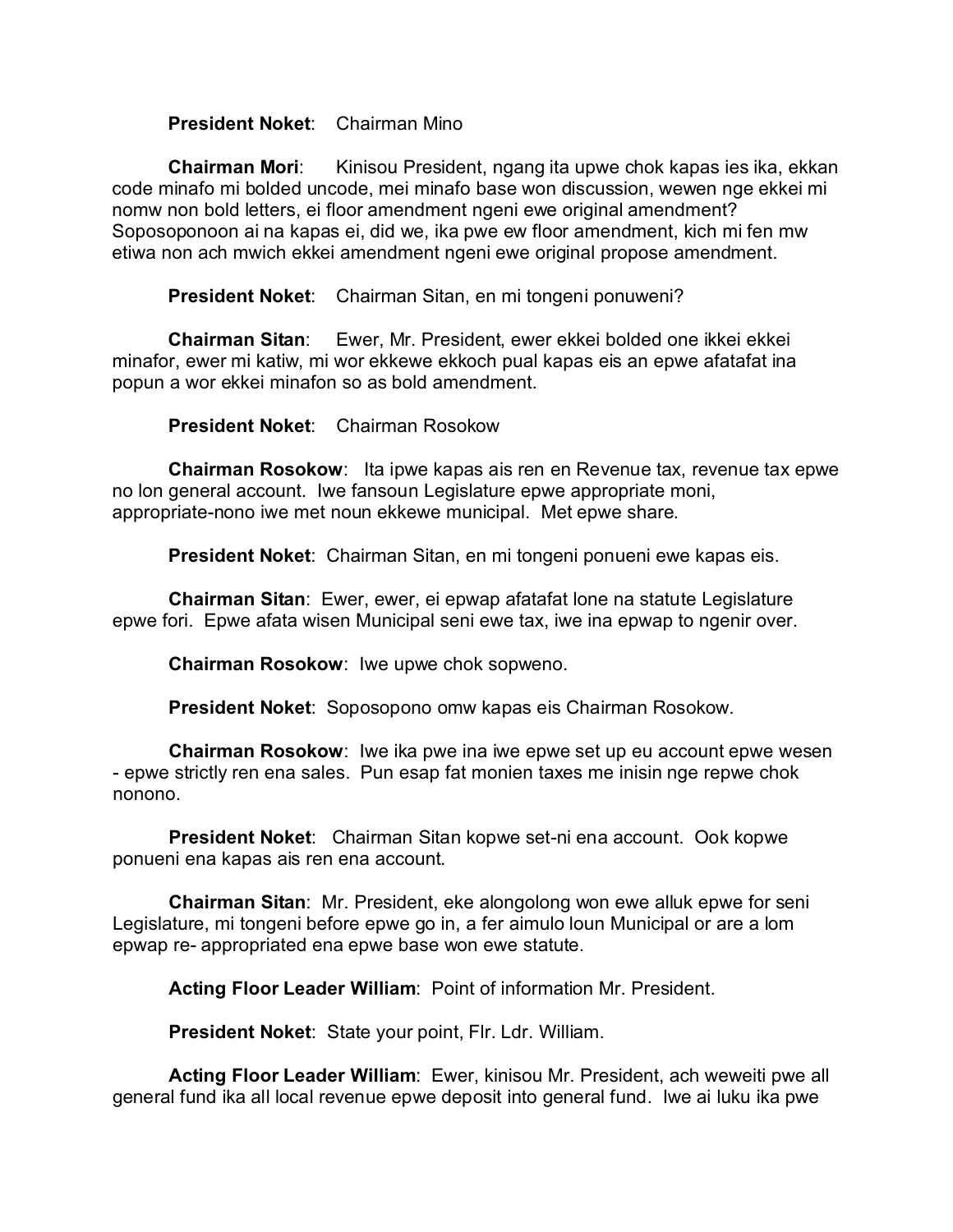sipwe set aside eu account, iwe epwe puan ma violate-ni eu - nouch na ma constitution. Ei uchok wauu ren faniten ach sipwe wewe pwe site fen ekieki pwe sipwe puan set aside en - fan iten en - en revenue and tax.

**President Noket**: Delegate Raymond.

**Delegate Raymond**: Mi wor ekis ai kapas ais ren mefien Delegate ika Floor Leader William, ren enan poraus, kose mochen kopwe - kinisou Mr. President. Ai ei ekis kapas eis ren Floor Leader William, ren enan poraus e aporausa, nge ngang uchok rongorong eu poraus pwe ewe Chamber of Commerce mi set aside - I don't know if that's met constitutional ika unconstitutional.

**Acting Floor Leader**: Kose mochen upwe mwo ekis…..

**Delegate Raymond**: Ngang uchok ngang - I'm sorry if ai na comment mi none sense nge uchok mochen silei.

**President Noket**: Floor Leader William.

**Floor Leader William**: Mi pung pwe mi wor ena action seni ewe Chamber of Commerce, nge esap fan iten ar repwe defeat-ni ewe Chunap. Pwe re fori ewe fan asengesin epwe wor eu achacha ar repwe tongeni anisi ach kewe local vendors. Actually enan account mi puan sa sefan ngeni ach ei State. Ese ii sano - ra amochu seni ei State. Nge rechok mochen epwe wor eu etipeew nefinen ach en executive ngeni ekkewe local vendor ar repwe atufichi won ar kewe osupwang. Ina chok ii wewen ar establish ena napanap.

**Delegate Raymond**: Iwe puan ekis Mr. Chairman, ika pwe inan enan poraus seni osupwang, iwe ai luku an Delegate Rosokow nan puan eu poraus mi osupwang. Pokiten ena eu osukosuk iei kich mi nomw won iei, iwe - apw ichok ma mochen ma aporausa.

**President Noket**: Vice President Aten.

**Vice President Aten**: Kinisou chapur Mr. President, ika en mi chechemeni pun mi wor ewe resolution kich mi passni nge sisamwo angang won, fan iten ach tungor ngeni Legislature an epwe imulo ekkena account. Lon ewe Financial Management Act, epwe imulo executive, Legislature, Judiciary, me municipality. Tori iei ngang use silei pwata esap - sisamwo angang won. Kinisou Mr. Presdient.

**President Noket**: Kinisou chapur. Soposopono memef won ei proposal. Floor Leader.

**Acting Flr. Ldr. William**: Ngang mi chok puan wor ekis ai concern won line 4 ngeni line 5 won ena Floor amendment ngeni ewe committee Proposal fan iten ngingin ena revenue from such tax shall be shared with the Municipal. At this point kich mi silei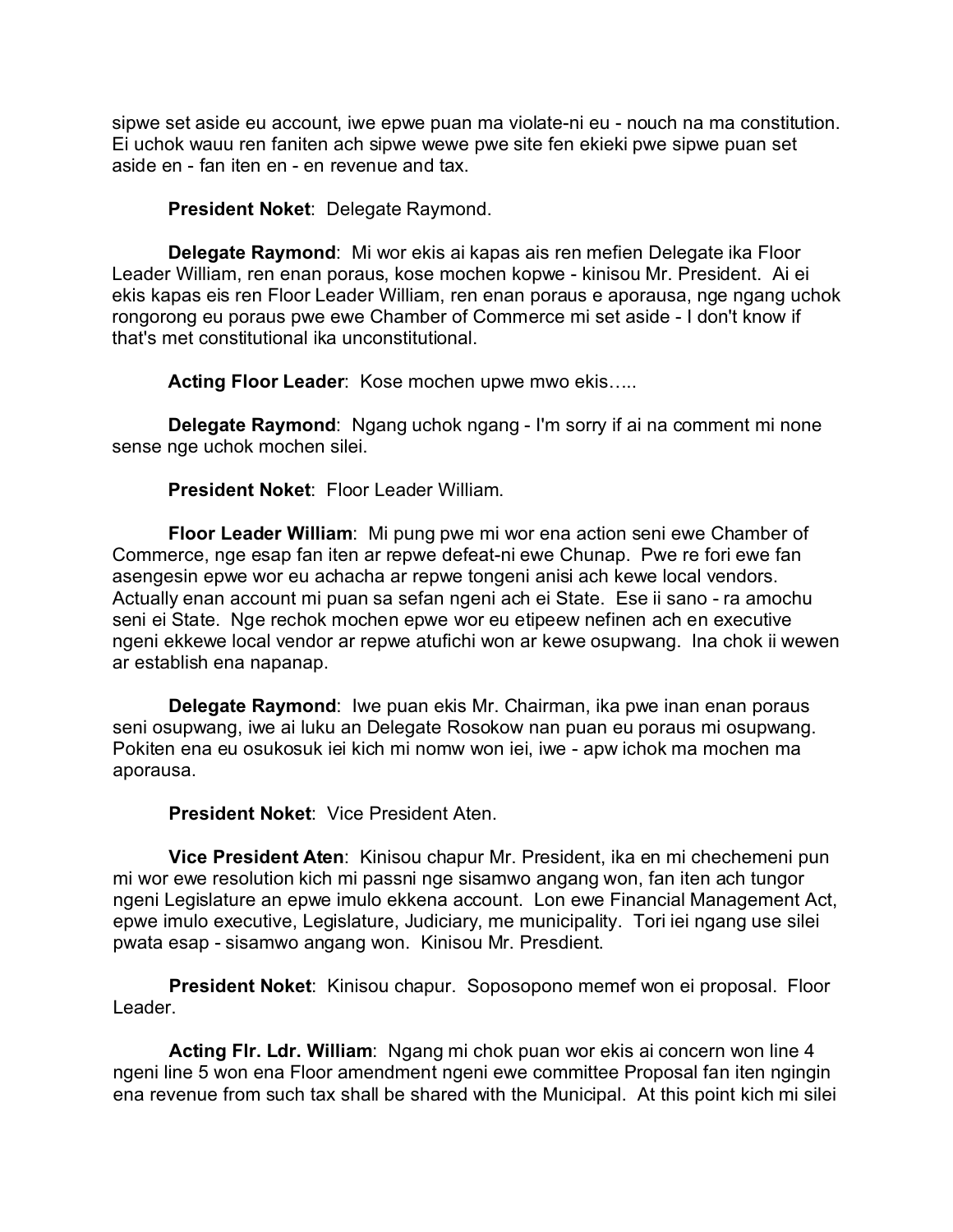pwe ei 8% mi fen sa seni en tax - en revenue mi fen noo ngeni municipal. Iwe wewen nge ika sia puan receive-ni ewe moni, iwe wewen nge sia puan angei fite percent ngeni ewe municipal. Wewen nge a ruu sakkun percentage, 8% kapach en epwe sa seni fen puan en sia angei seni ekkan real property. Ei uchok puan share ngeni kich pwe ach sipwe puan nenengeni ika mi fen och an epwene - an a sa won ruu sakkun wewen ena. Nge at the same time sifen angei 8% seni en local revenue, sie akangei me won ekkan tax. Iwe ika pwe sia set aside en fund meaning wewen nge sia - wewen nge sia double pay-ni ewe municipal. Ei 8% kapach en share with the municipal government. Ina choke u concern uchok brought up, pwe sipwe tongeni ma katon pwe ika pwe mi fen tufich ach sipwe fen oruua ika eu chok.

### **President Noket**: Chairman Mori.

**Chairman Mori**: Kinisou President, eu ekiek efen chok toto ai uwa nengeni ei ekkan mak mi nom non bold letter won 4 and 5 lines. Ren en idea an a poputa ewe ekiekin split won ewe tax, ian ewe neni e collect-ni. Ewer ii ma mi fat me lon ei meen pwe epwe chok seni sales won ekkewe real property. Leases and sales, iwe nge usun ita ai alapalapa nge epwe bring up pual ekkoch ekiek ren collection of taxes me revenues. Pwe ika sie nenengeni lon ei fansoun iwe Weno chok e collect sakkopaten tax meinisin e operateni ach ei state. Ika esap Weno chok nge very minimal ekkewe ekkoch municipalities ika ekkewe government re collect ar repwe tongeni tonong lon ewe revenue an state ren taxes. Iwe ika esap fen - esap ii wor emon epwe ponueni ai kei meen, nge just a thought ngang ukan ekekieki, iwe upwe chok puan share ngeni kemi. Ren ei - ika Weno a era pwe iwe, sakkun revenue e collect me lon sakopaten taxes meinisin, we must first get half then, you can share the rest. Kinisou Mr. Presdient.

# **President Noket**: Chairman Nifon.

**Chairman Nifon**: Kinisou Mr. President mi arapakan epwe chok puan ii related metei ita upwe ura ngeni metenan Chairman Mori e kapasan. Pwe en mi pung pwe eu revenue tax, usun metewe Floor Leader a kapas won, tonong lon general account, iwe fiti ewe 8% inet. Nge ai luku en epwe ekis treated differently, pwe esap eminisin ekkewe municipalities repwe anei fan eu chok. Pwe ien mi pusin afata pwe ewe tax epwe chok share ngeni meni ewe municipal government ewe sale e fis ian. Iwe ina pwata ma ii ren an epwe materialize en Legislature epwe pusin fori kokotun an epwe ioi me an epwe distributed en share revenue. Nge fen ii ina ena nganga puan concern uwe ekieki won pwe ika Legislature epwe treat-ni ngeni chok puan ekkan taxes collect-ni wanong lon General fund, distribute-ni alongolong won ewe inet, iwe a kon puan ma unfair ngeni ekkewe soufonu non Weno. Pwe re amomono fonuwer kewe fan iten ar osupwang, etto chok State Government angei senir och, murin ewe e angei senir a puan ineti ngeni ekkewe meinisin. Noum, noum, noum, noum, nge ina fen puan eu ai ekis mochen upwe clear won ei meen ika - apw ii pwe ngang uwa weweiti uwa chemeni nge lon ewe discussion mi tonong pwe ewe - ekkewe seller repwe wisen bear the tax. NGe ina chok puan ai ekis meen pwe aramas re amomono fonuwer esap ren chok ar repwe enjoy the selling, nge re amomono alongolong won met osukosuk mi wor. Nge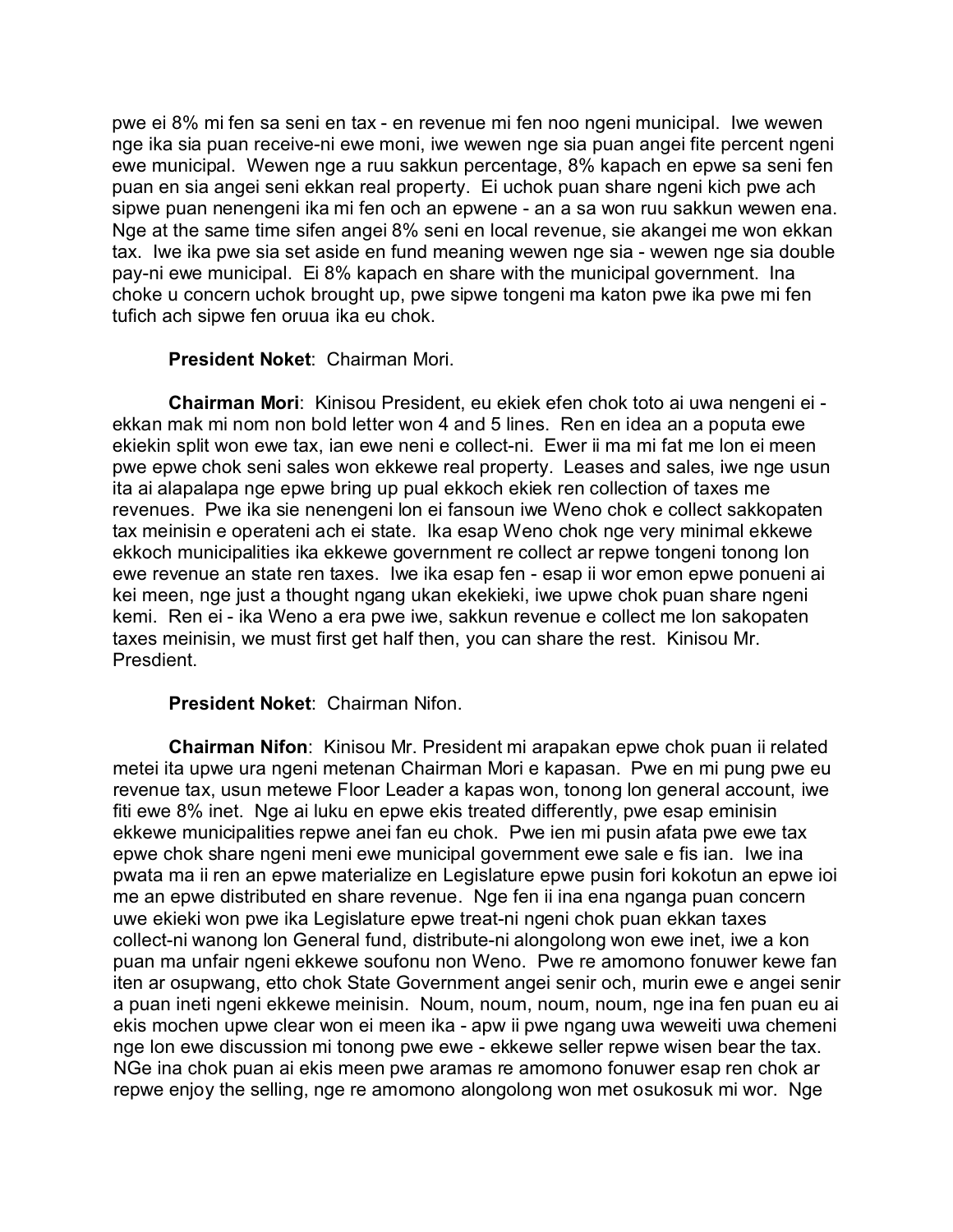ika ra amomono pokiten osupwangen emon aramaser repwe - ese tongeni epwe titino won ekkan pioing nukun, iwe ra amomono ewe fonu pwe epwe anisir. Etto chok Government fen puan angei senir och, metewe ar osupwang a fen puan osupwangono. Kinisou chapur Mr. President. Nge ren en intention, uwa men sani. Uwa men sani nge ua men aneanei pwe amo ita Legislature epwe fori ei meen nge epwe treat-ni differently seni regular taxes meinisin. Kinisou chapur.

**President Noket**: Chairman Sitan.

**Chairman Sitan**: Mr. President, ewer ma ena intention for the record, pwe epwe treated different pwe ewe municipal e take place ewe transaction, pwe angei ewe share or - at the same time ika a inet epwe puan angei an we share ewe 8%. Pokiten Land ma ii mi treated very important, iawe a transaction ian, ewe municipal epwe take more ewe percent ngeni noun aramas lon ewe municipal. Again for the record, epwe treated different from any other tax.

**President Noket**: Chairman Rosokow.

**Chairman Rosokow**: Puan chok ai curiosity ren ei sakun Weno, ese mumuta amomo fonu. Ekkewe outer island mi - rese akamomo fonu, mi very little, iwe puan ekkoch ekkewe municipal mi jpual prohibit-ni land sale me won fonuwem. Iwe epwe meen weires, nge ika pwe emon epwe amomo monomon fonuan me Weno, epwe atai allukun Weno, iwe a tipis. Iwe a puan wor osukosuk. Puan usun chok puan ekkewe ekkoch - ina popun uwe ura use kon puan kuna auchean.

**Floor Leader William**: Mr. President.

**President Noket**: Floor Leader William.

**Floor Leader William**: Kinisou chapur Mr. President, ngang ita upwe fen chok kapas eis won enan ngingi ika pwe ewe municipal a amomono eu fonuan ngeni State, iwe epwe ne ifan kinikinin en tax ngeni seni ewe State ngeni ewe Municipal. Usun metenan atenan e kapasan.

**President Noket**: Chairman Sitan, en mi tongeni ponueni ewe kapas eis?

**Chairman Sitan**: Again ina epwe afat lon statute epwe forita seni Legislature, mi tongeni epwan tax ewe fonu Government - municipal government eke amomo ngeni State, ewe ma tax a puan wor wisan ewe municipal at the same time epwe pual wor an share seni ewe 8% collected.

**President Noket**: Acting Floor Leader William.

**Floor Leader William**: Mr. President, ai luku ina eu aramas ekkei chon amomo fonu, iwe sipwe ekis fen song, sipwe concern ika pwata State ese fen tax, ekkewe municipal re meen, nge pwata aramas repwe fen amomo ra tax. Nge pwata rese puan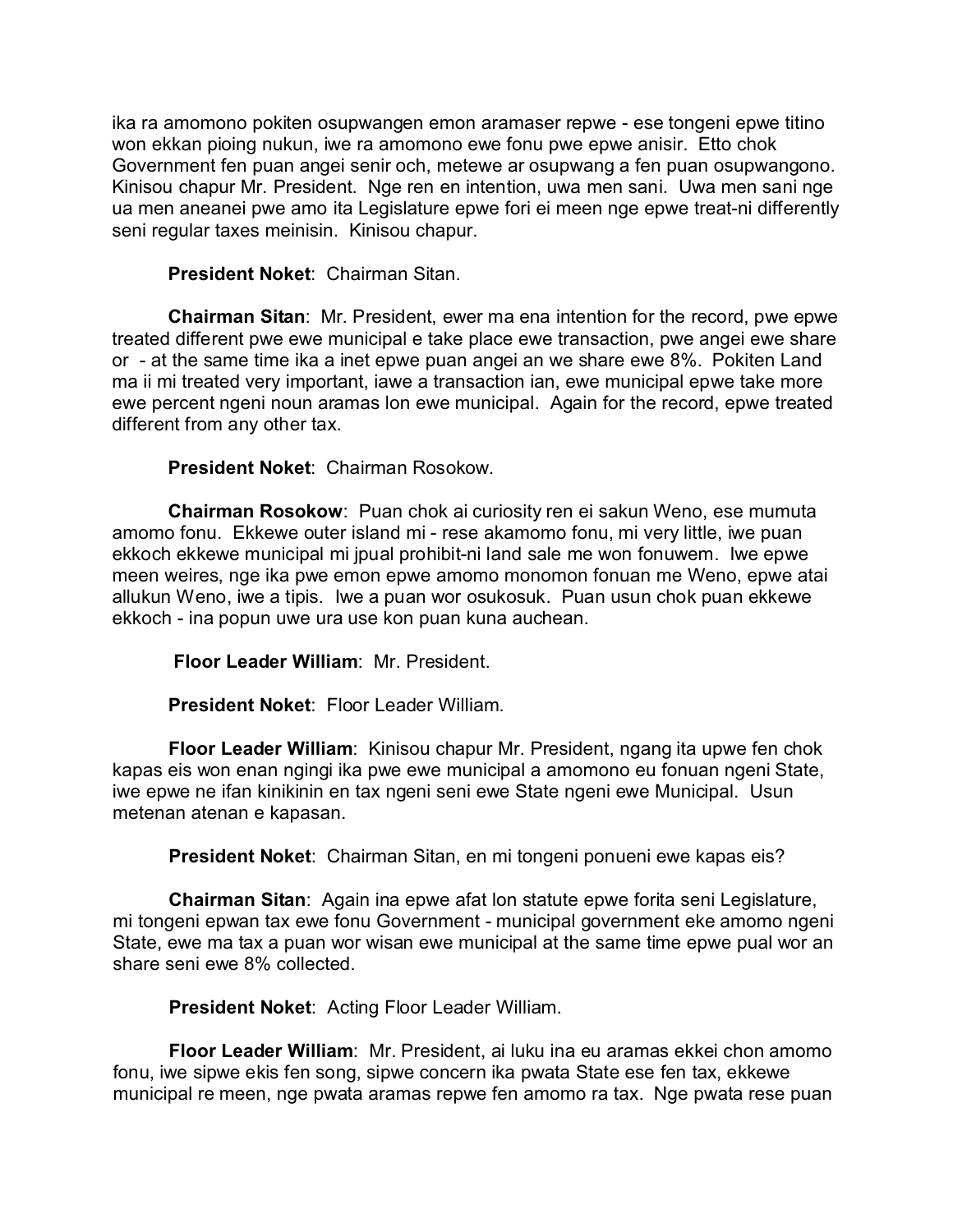tax ekkewe Government re amomo aar kewe property. Ei uchok ii ma - ai chok.

**President Noket**: Chairman Sitan.

**Chairman Sitan**: Kilisou, mi - again ina epwe afat lon ena alluk, pwe mi tongeni State pual pay tax, ika Municipal pay tax, pual private pual pay tax, ina epwap afat. Pwe ai luku pual ekkoch alluk mi pinei ekkoch tax ren use silei ika lGovernment ika. Nge are Legislature ra angang won ma repwe research thoroughly are esap tongeni iwe esap wor tax.

**Floor Leader William**: President ika upwe chok ekis aninis won ena.

**President Noket**: Soposopono won ena floor iei.

**Floor Leader William**: Ewer, Mr. President. Kinisou chapur, ai nuku non ei fansoun pokiten ewe reform nouch kewe Economist re fori ina eu tack tick re wanong non ewe ewin reform. Pwe esap chiwen wor tax seni government. Iwe fen ina eu ach ma - uchok ii wanong en ach sipwe nenengeni ren Government me aramas. Epwe ifan nonomur an government, nge ikenai kich mi sinei pwe government ese tongeni tax, mi exempt.

# **President Noket**: Vice President Aten.

**Vice President Aten**: Mi pung met ekkewe economist re recommend-ni och mettoch ei government mi chok angang won. Iwe fan iten ei wewe pun ke chok angei monien seni eu pokit wanong puan non eu pokit. Same pants nge different pocket. Iwe ina popun mi pung metena economist re awewe won.

**President Noket**: Chairman Stephen:

**Chairman Stephen**: Kinisou Mr. President, uwa ekis puan lost ren en line of argument an atekan nge use silei ika upwene fen interfere nge use sinei iaei ra puan ma venture-no ian . Nge en exception - en amendment eu exception ngeni en e ura pwe no government may levy a tax on real property, owning property ese tax. Wewen nge government esap tongeni taxni ach - emon a woning such property, pwe kopwe freely own your own property. Nge en e ura pwe cash sales, ika pwe - how would I come around owning a property, esap by buying - through buying a property. Ina wewen usun ita nge mi fen osukosuk en mettoch lfan. Wewen ekkewe chok sia wor fonuach seni newoch feito feito tori ei amendment, iwe ma a ina chok fonuach, nge sisap chiwen tongeni as individual strive to look forward to owning other property puan, in addition to our. Ina wewen uwe ekis ani osukosuken mettoch me ikan. E discourage-ni ma spirit of individual who strive to won property, more than one at least.

**President Noket**: Chairman Mori.

**Chairman Mori**: Mr. President, kinisou chapur, ai upwe puan chok ii wanong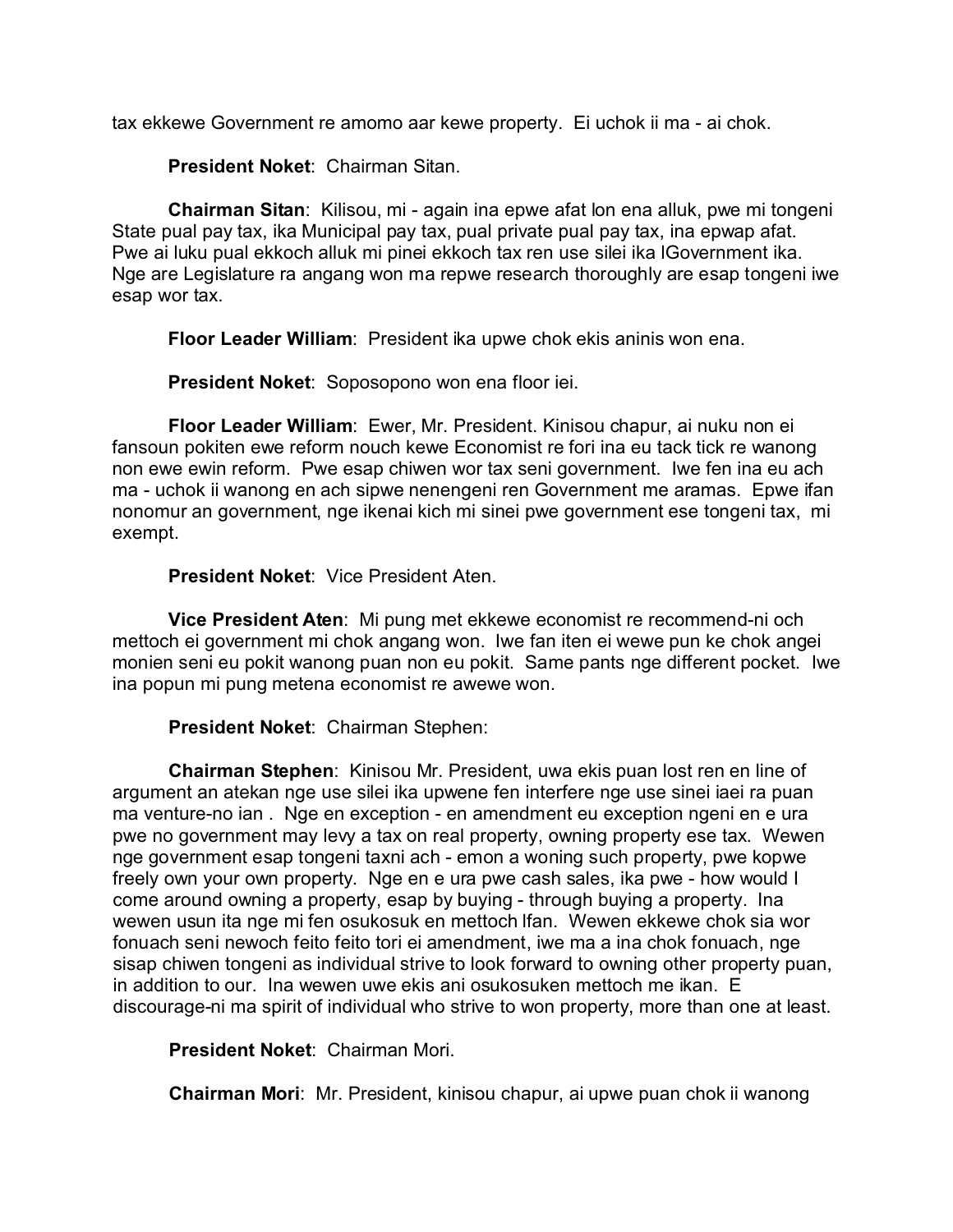ekkoch ai view. Ren ena taxes won real property. Ai nuku en tax won real property is a re-occuring charge ir mi, government mi levy every year ren taxes on real property. Ei taxes ren sales its different from tax on real property. Iwe ai nuku it's a one shot tax for ewe transaction. Nge ren tax on real property mi prohibited under this constitution. Is a prohibitive is usual mechanism. Mi fifis non ekkean ekkoch fonu me nukun Chuuk. Nge me non Chuuk e wesewesen stopni ei - no tax may levy on - may levy on real property. Ei taxes ren chok ewe amomo.

### **President Noket**: Chairman Stephen.

**Chairman Stephen**: Kinisou wewen ma ika pwe inan enan point, ren Delegate Mori, iwe wewen nge sia amend-ni puan ma en esap wor tax won real property. Epwe fen ma - esap eu - wewen epwe imuno en, esap pacheri en section 8. Pwe no government tax won real property. Iwe ien ka wata en exception iwe ka weakening weaken-ni enan fen akom. Ka ma pwangeni foupwechin enan meen asan. Prior taxing derivative from my property. What ever derive from my property is mine. My own fundamental right, ese wor an emon pung won monien fonuwei we. Ese wor an ewe government, ina wewen enan e ura pwe government esap tongeni epwe taxes-ni omw own-uni eu fanu me puna. Pun pusin omw pisek, non omw nonomoto, non omw uputiw. Nge ma ika pwe kopwene tax-ni sales for property iwe epwe ma - aramas resap chiwen ma kakamo fonu - resap kamo fonu. This is a discouragement of buying land, or sales.

### **President Noket**: Vice President Aten.

**Vice President Aten**: Kinisou Mr. Presdient, metewe Nelson Stephen e poraus won mi pung, eu discouragement, iwe inan intentin ei metoch. Fan iten kich mi kuna aramasach kei re amomono fonuwach kan, iwe amomono fonuen sipwe ura ach family ika ach eterenges me ekkei metoch. Iwe ina met si sotuni, achocho ngeni epwe defect-ni ekkan sakkun ekiek. Ei mettoch e tonong fan iten eu metoch epwe ekis pineno ekkena sakkun ekiek. Iwe pungun pun mi wor ach na fundamental right ekkena sakkun mettoch ren fonuach kan, nge usun met si poraus won ewe sovereignty. Iwe ina och mettoch sipwe nengeniochu ach sipwe fangeno ach na fundamental right fan iten met e fis ikenai. Met e fis ikenai pun mii kamo angangen mettoch meinisin. Mi kamo angangen amomo fonu, mi wor soualluk mi puan pachonong court documents, mi puan pacholon metoch meinisin mi attach ngeni ewe sale. Ion epwe moni ekkena mettoch, iwe inan enan kapas eis. Sia tap-in ngeni ei general fund, nge ena general fund echok warato seni ekis me ekis nge ese kuu ngeni ekkewe metoch e osukosuka ena meen. Ei drainage seni nouch ei moni en Chuuk State ika met e tou seni Chuuk State, a ururun esap touu ngenir. Pwe ese wareto senir, kinisou Mr. President.

**President Noket**: Upwe chok - mi chok - epwe chok wor clarification won ei mwen ach sipwe soposopono won. Ren enan - ua ekieki metenan Nelson Stephen e poraus won ren en property tax, me en sales tax, ika pwe epwe taxes en fonu ren market value, iwe puan en sales tax epwan based on market value, met sakofesenin. Ua ekieki inan enan e poraus won, nge mi och epwe touu ena intention, pwe epwe fat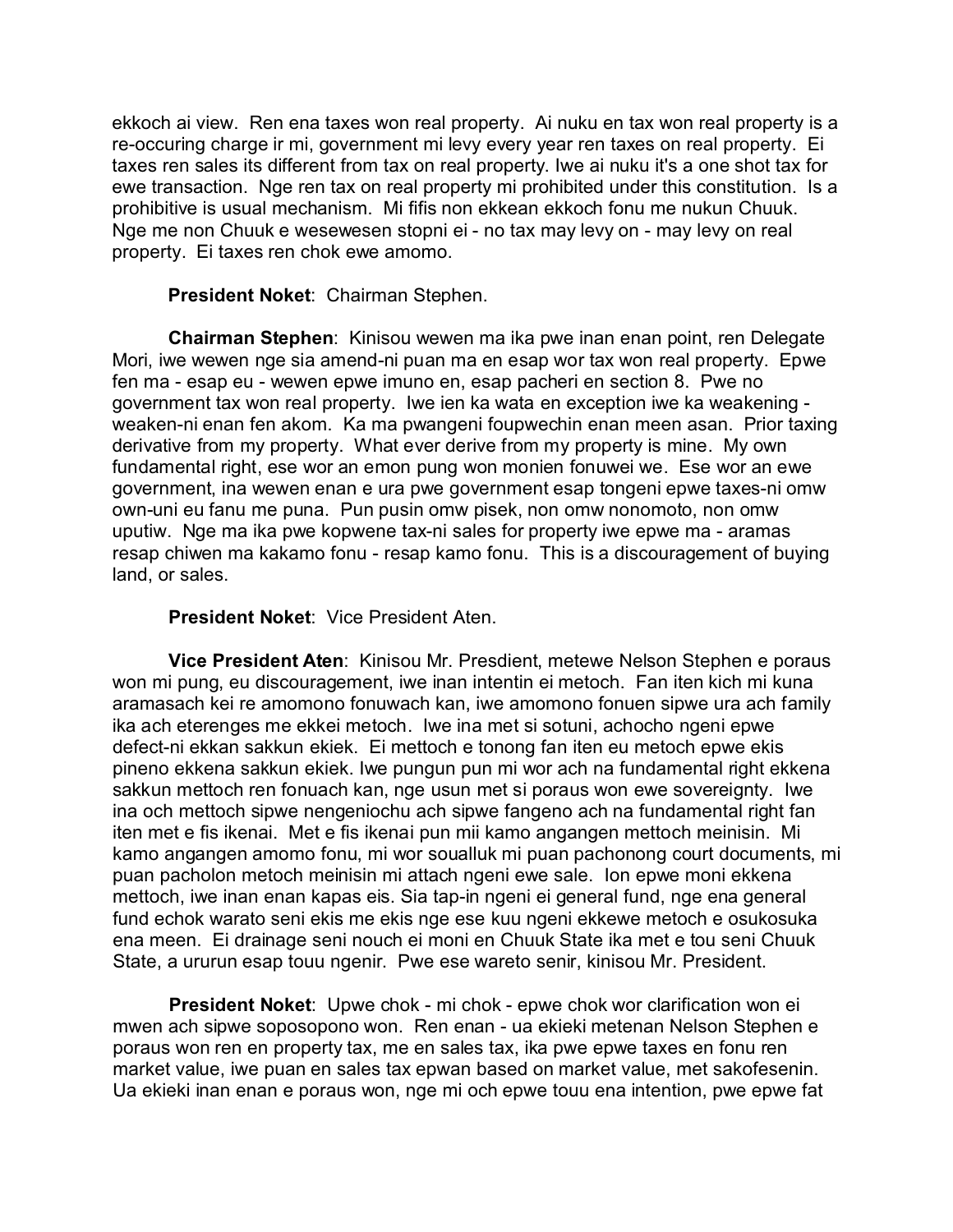states - between non ach ei - mi och an epwe afat pwe emon ete challenge-ni ena annuk nge eoch an epwe fat intentionun. Iwe aruan epwe fat ika epwe ifan ika emon e kamo fonu nge e kamo won Chitosa, valuen ewe Chitosa 10thousand. Iwe a amomo, iwe uwa era pwe kopwe moni nge - fonuei-en nge kopwe moni efoch wai Chitosa. Kosap ngeniei ena moni, pwe niwinin efoch chitosa. Nge niwinin kopwe angei enan e nom ren Keresio, 10 thousand dollars upwe wani nge ien en fonu. Mei ifan usun non ei - epwe fen fat intentionun epwe kamo. Epwe ifan usun ena taxes, esap ii ren chitosa chok nge puan ren och mettoch, ng emi wor cash involvement nge ese pwa pwe mei emon e wisen moni ewe pisek ren chitosa me sakun pisek mota me. Mi worth su much money, ina ena epwe puan fat. Iwe puan eu met ren real property met definition-un Real Property ren Weno, mi included imw, metekan improvement mi nom won ewe fonu? Ika ese chok fonu ese puan tonong Imw me ika emon epwe amomono. Ren ena real property epwe fat intention-un pwe ika ouwe chok era pwe fonu chok - fonu chok. Esap puan tonong imw, ika ir me ruu meinisin. Masowen ewe imw, masowen ewe fonu. Ren chok an epwe fat mwen ach sipwe…..

**Chairman Sitan**: Ewer, Mr. President, ina ach kapas eis mi puan ask during COW, iwe efer puan nupwen an a touu ngeni Plenary, ach sipwe - iwe lon ena wewe pokiten mi confused ren exchange ren real properties ika ese wor cash. Change usun chok ren chitosa ngeni fonu are epwe kasiwin fonu me fonu are puan ekkoch pwe en amendment ma sia iselong an chok epwe awenewena ngeni cash only. Only cash iwe an epwe fatafatoch sise ma silei ma - nge upwal comment ren an Tony Rosokow we ren ekkoch fonu ese mutate amomo fonu. Ach luku ei proposal a usun puan eu, ekke fori ekkewe ruu Government ren ar repwe make sure pwe epwe wor compliance ren are pwe mi wor alluk pwe ese mumuta amomo fonu esap wor. Iwe pokiten iir 2 remi penefit seni thrugh tax, iwe ina pun sie ura eii mi auchea. Iwe puan last-non metewe e ura, ei amendment epwe chok deal with cash, nge esap exchange with other properties.

**President Noket**: iwe ika an chok epwe fat ii, ika ese wesewesen wor en emon epwe angei en moni, nge emon echok ura iwe kopwe wire-ni ika place - ika wire-ni och moni ngeni eu bank. Iwe ina ena mi puan include ena cash. Iwe epwe…..

**Chairman Sitan**: Ewer, again met mi involve cash what wire- seni ekis in the form of cash epwe tax. Iwe saingonon metewe uwe monukano ren omw we question, met real property. Met ma ach weweiti ikenai, mi nom won an FSM we me an State, is Land, ina ach weweiti.

**President Noket**: Kinisou chapur, ese puan wor poraus won ei, Chairman Nifon.

**Chairman Nifon**: Mr. President, ika usap ochu netipen Delegate uwa fori motion pwe a koukutiw poraus. Second.

**President Noket**: A mokut a puan second pwe a koukutiw anini won ei Proposal, chon tipeew ngeni ewe motion apasa U, chon rese tipeew ngeni apasa Apw. A passed ewe motion a koukutiw anini. Iei fansoun sipwene utut won ei proposal. Iwe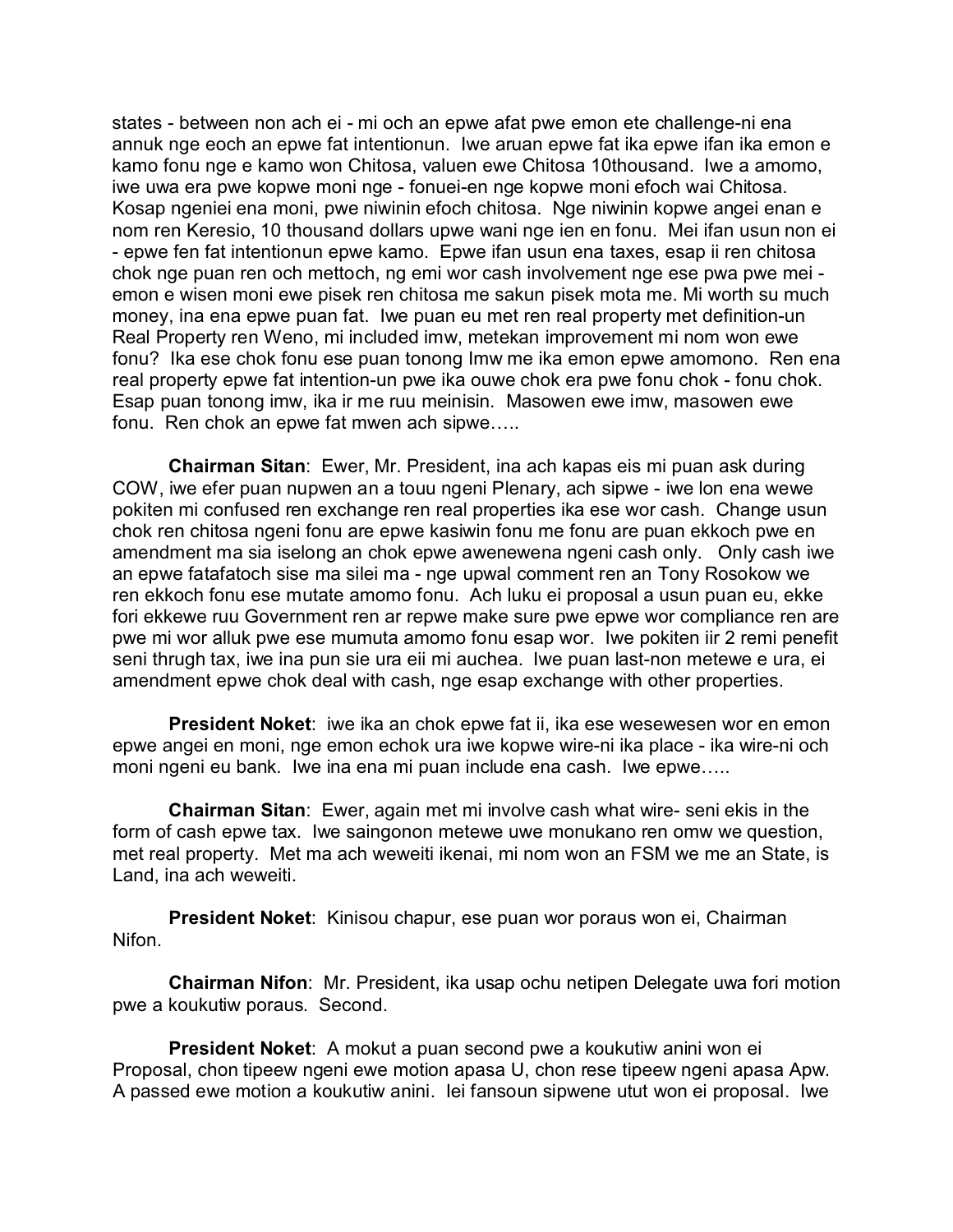puan iwe chok epwe koko it, iwe 10 e required an epwe passed ei proposal ika pwe sie utti U, Secretary kopwe koko it.

Secretary:

|                         | Delegate Mori              |      |
|-------------------------|----------------------------|------|
|                         | Delegate Nifon             | U    |
|                         | Delegate Raymond           | Ewer |
|                         | Delegate Rosokow           |      |
|                         | Delegate Sitan             |      |
|                         | Delegate Stephen           |      |
|                         | Delegate Wiliander         | U    |
|                         | Acting. Flr. Ldr. William  | Ewer |
|                         | <b>Vice President Aten</b> | U    |
|                         | <b>President Noket</b>     | Au   |
|                         |                            |      |
| 2nd Call: Delegate Mori |                            | U    |
|                         | Delegagte Rosokow          | Okay |
|                         | Delegate Stian             | Yes  |
|                         | Delegate Stephen           | No   |
|                         |                            |      |

Mr. President, 9 re vote yes, 1 No.

**President Noket**: Committee Proposal No. 3-06; ese pass aruen anea. Mwich epwe mwo ekis asoso.

### **Mwich a asoso, mwich a popusefanita**.

# **FIRST READING OF COMMITTEE PROPOSALS**

**President Noket**: Iei sia nom won Order of Business won First Reading ren Committee Proposal item 8 won nouch na Order of Business. Sipwe angang won ena (a) Committee Propsal No. 3-28; Code of Ethics, ika delegates ra monota meinisin ika a wor proposal. Iei fansoun secretary epwe amwenikich ren ena proposal. Secretary.

**Secretary**: Mr. President, lon ewe August 12, 2004, Mwichenap a angang won First Reading won ei Committee Proposal, a table-ni fan iten a wor instruction ngeni ewe Secretary an epwe reword-ni iwe ina a afat lon ena rewording an Secretary. Iwe sia tongeni era pwe Draft I, title-un a apasa pwe, To amend Article IX fo the Chuuk State Constitution by adding a new section relating to the ethical conduct of all individuals in the government and its political subdivisions, members of its boards, commission and other bodies.

**President Noket**: Floor Leader William.

**Floor Leader William**: Ewer, kinisou chapur Mr. President, uwa wanong non motion pwe convention epwe etiwa Committee Proposal No. 3-28; non ewin anea.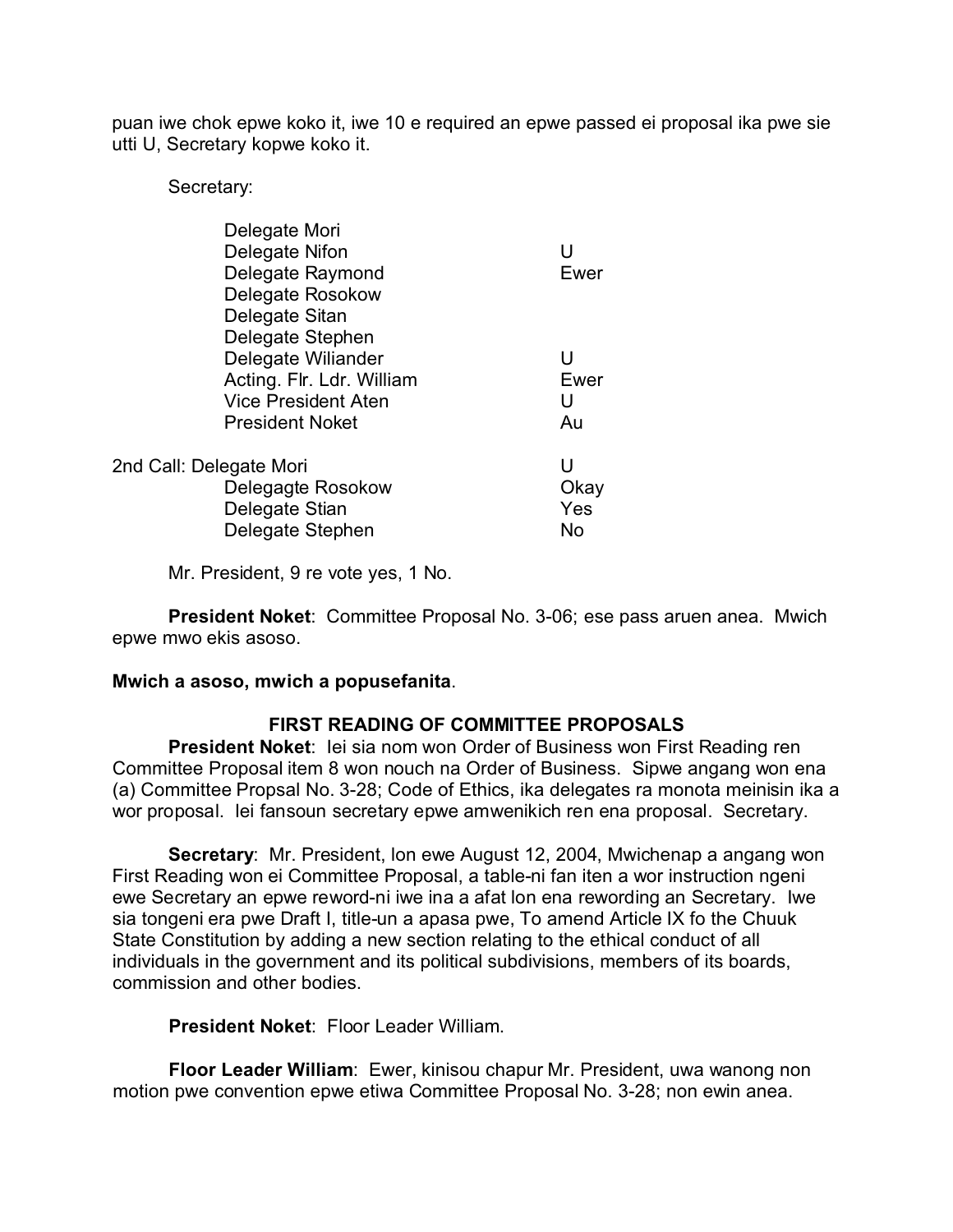Second.

**President Noket**: A mokut a puan second pwe convention a etiwa Committee Proposal No. 3-28; non ewin anea. Iei fansoun memef won ena proposal.

**Floor Leader William**: Mr. President.

**President Noket**: Acting Flr. Ldr. William.

**Floor Leader William**: Ewer, kinisou chapur Mr. President, ai nuku fan iten ekkei committee proposal a meen auchea ach sipwe momot won non COW, iei poun ngang upwe tungor ena sea me members ika pwata sisene etiwa ekkei 3. Ei chok ma ai tungor Mr. President. Iwe ika iwe sia etiwa ekkei non first reading, iwe sipwap achocho ngeni ne cow fengen non COW. Ei chok mefiei won ekkena meen pun an epwe tongeni anisi puan emwitiri ach angang.

**President Noket**: Delegate Raymond.

**Delegate Raymond**: Kinisou President, ngang mi chok wor ai kapas eis ren section 1 line 9, it says which applies - which shall apply to appointed and elected officers and employees of athe State or the political subdivisions, respectively , including emmbers fo the boards, commissions and other bodies. Is it include the Governor, everybody?

**President Noket**: Vice President Aten epwe ponueni ena kapas eis pwe epwe nom non record.

**Vice President Aten**: Kinisou Mr. President, ponuen ewe kapas eis U. Ika ke nengeni asechikin, in mi era pwe appointed and elected officers, iwe employees, iwe mi puan pachonong members of the boards, commissions and other bodies.

**President Noket**: A ponu ewe kapas eis, soposopono poraus won ena proposal.

**Floor Leader William**: Mr. President kose mochen sipwe mwo asoso, pwe ngang uwa pee ne kutta.

### **Mwich a asoso, a puan popusefanita**.

**President Noket**: Mwich a puan popusefan. Iei sia nom won First Reading Calander, item 8 won nouch na Order of Business. Sia fen angang won Committee Proposal No. 3-28. Soposopono ach angang won. Acting Flr. Ldr. William.

**Floor Leader William**: Ewer, kinisou chapur Mr. President, fan iten non ewe asoso a wor ach wewe fengen, pwe sipwene angei Committee Proposal No. 3-28, Committee Proposal No. 3-01; Committee Proposal No. 3-34; pwe epwene tonong non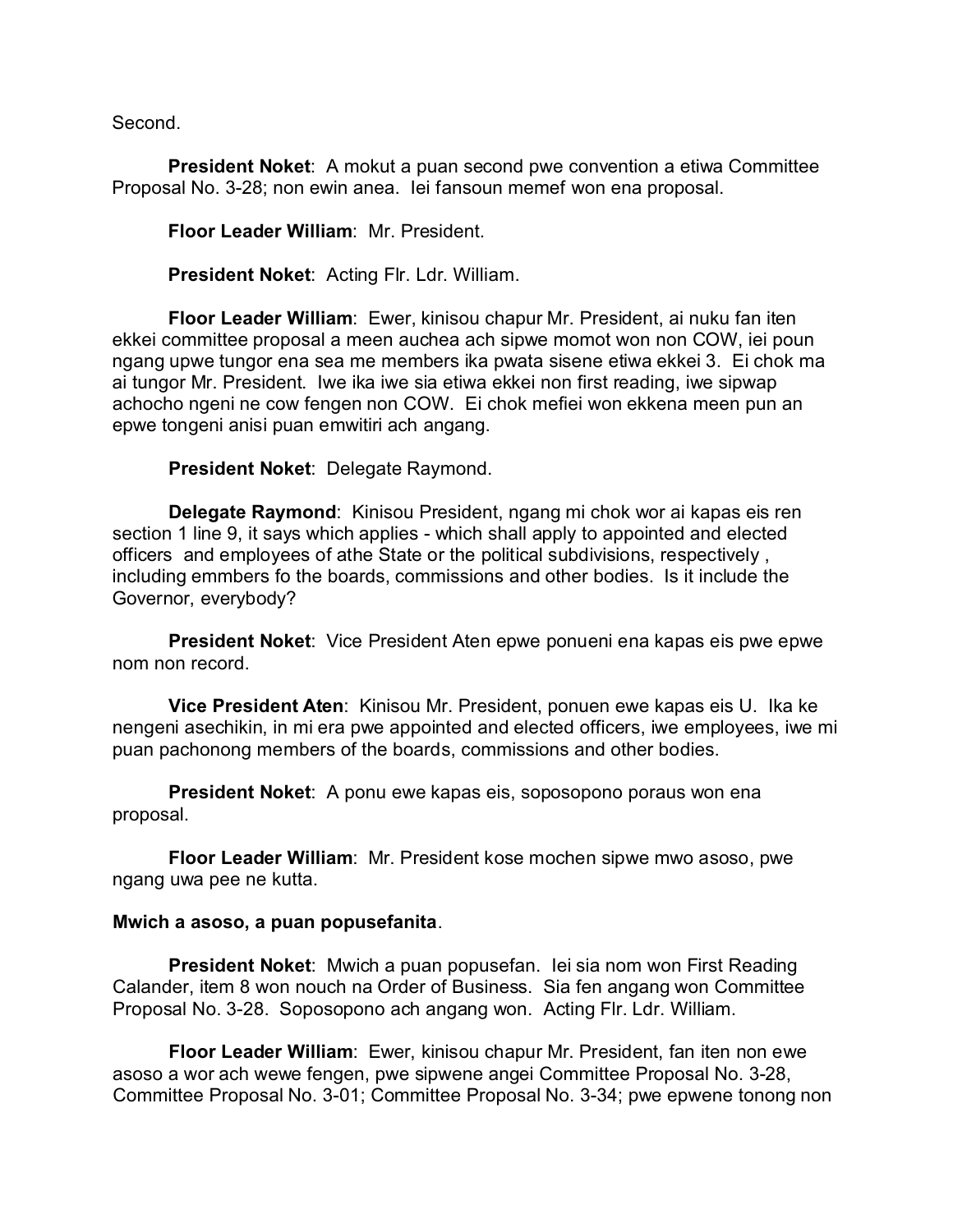Committee of the Whole. Ren ena wewe, uwa wanong non motion pwe ekkena 3 proposal sipwene mwo, kose mochen sipwe mwo asoso.

### **Mwich a asoso, a puan poputasefan.**

**President Noket**: Acting Flr. Ldr. William.

**Floor Leader William**: Kinisou chapur Mr. President, fan iten ena wewe, uwa wanong non motion pwe a koukutiw anini won Committee Proposal No. 3-28; Second.

**President Noket**: A mokut a puan second pwe a koukutiw anini won CP No. 3-28; apasa u, chon rese tipeew ngeni apasa Apw, a koukutiw. Iei fansoun sipwe ne vote won ena CP No. 3-28; non aewin anea. Chon tipeew ngeni pwe mwich a passni CP No. 3-28; non aewin anea apasa U, chon rese tipeew ngeni apasa Apw, A ketiw CP No. 3-28; non ewin anea. Ena aruen item, item (b) Committee Proposal No. 3-44, won intellectual property rights, sipwene tungor ngeni secretary epwemwo emwenikich won.

**Secretary**: Mr.President, Committee Proposal No. 3-01; a withdraw seni ewe committee won Civil Liberties and Tradition, itenapan a apasa pwe to amend Article XI of the Chuuk State Constitution by adding a new section 5, relating to the protection of intellectual property right and to renumber the subsequent sections accordingly.

**President Noket**: Kinisou chapur Secretary, Acting Flr. Ldr. William.

**Floor Leader William**: Ewer, kinisou chapur, Mr. President uwa wanong non motion pwe convention epwe etiwa Committee Proposal No. 3-01; non ewin anea. Second.

**President Noket**: A mokut a puan second pwe mwich a passni CP No. 3-01; non ewin anea. Iei fansoun discussion won ena proposal. Chairman Rosokow.

**Chairman Rosokow**: A iei aunungatin an refer ei mettoch ngeni committee, iwe lon ewe hearing am aia awora, ngeni Joses me Ready, iwe ir mi fakkun kapas usun chok puan ar kapas me mwan me Legislature nupwen ekkewe hearing. Ir mi apasa pwe ewe intellectual property right mi okay ach sipwe fori allukun. Nge…..

**Floor Leader William**: Osupwang.

**President Noket**: Met omw osupwang?

**Floor Leader William**: Kinisou chapur Mr. Mr. President, tipei chok nge ach we tungor fengen pwe sipwe ne chok etiwa non first reading, iwe sipwap discuss non Committee of the Whole.

**President Noket**: Ewer, ei sea epwe chok mwo mut ngeni Chairman Rosokow an epwe sopweno.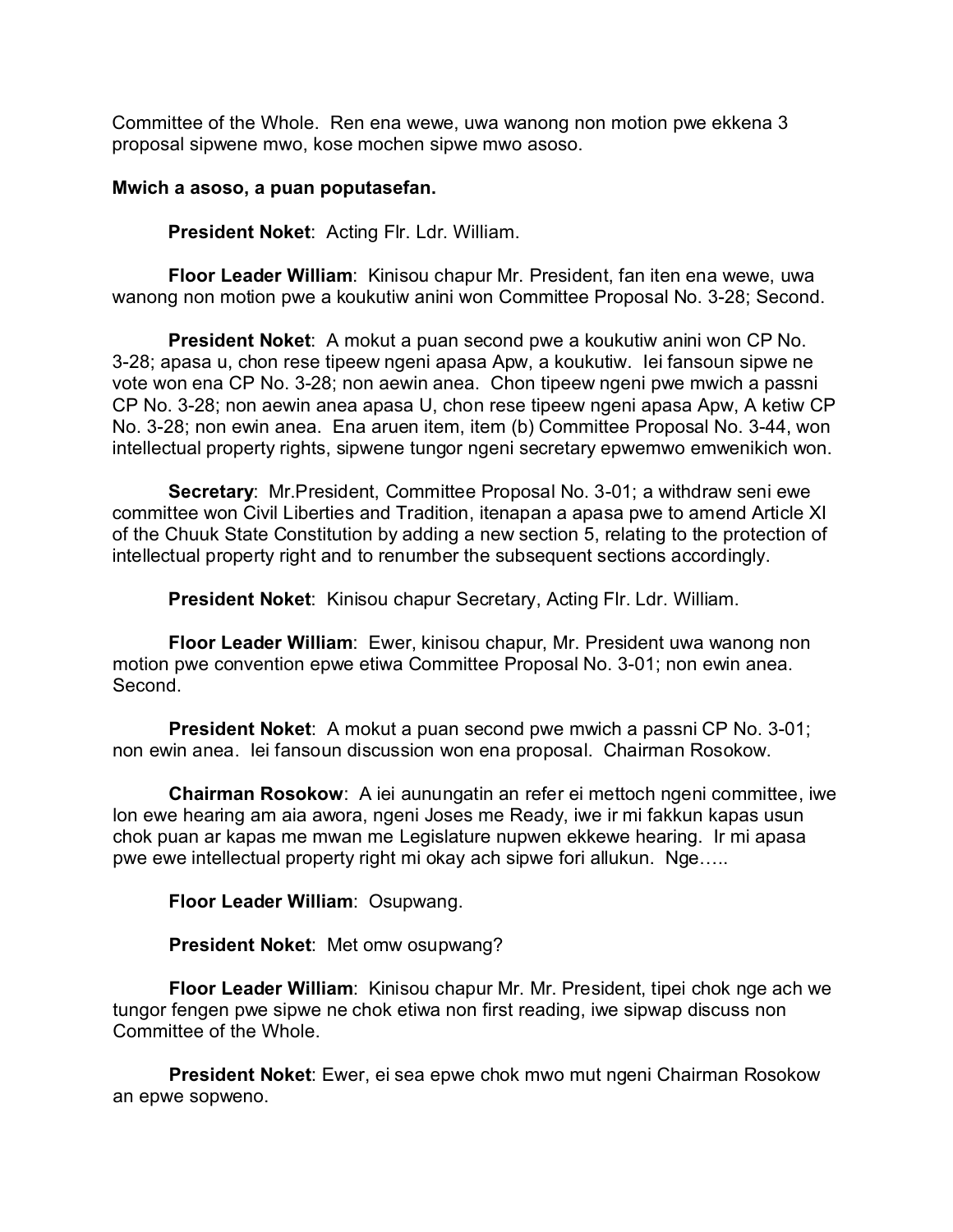**Chairman Rosokow**: Iwe, iwe ina chok.

**President Noket**: Acting Flr. Ldr. William.

**Floor Leader William**: Kinisou chapur Mr. Presdient uwa wanong non motion pwe a koukutiw poraus won CP NO. 3-01; Second.

**President Noket**: A mokut a puan second pwe a koukutiw anini won CP No. 3-01; chon tipeew ngeni ewe motion apasa U, chon rese tipeew ngeni apasa Apw. A koukutiw anini won ena CP No. 3-01; iei fansoun sipwene utut won ena CP No. 3-01; non First reading. Chon tipeew ngeni pwe mwich a passni CP No. 3-01; non First reading, apasa U, chon rese tipeew ngeni apasa Apw. CP NO. 3-01; a pass non frist reading. Sipwe angei CP No. 3-34; item 8(c) ewe unicameral 28 membership. Sipwe tungor ngeni Secretary epwe emwenikich ren itenapen ena proposal.

**Secretary**: Mr. President, ienapan a apasa pwe amending Article V, of the Chuuk State Constitution by changing the bicameral legislature to an unicameral legislature.

**President Noket**: Acting Flr. Ldr. William.

**Floor Leader William**: Ewer, kinisou chapur Mr. President. Ua fori motion pwe convention a etiwa CP No. 3-34; CD1, Second.

**President Noket:** A mokut a puan second pwe mwich a passni committee Proposal NO. 3-34; CD1, non first reading, iei fansoun memef. Chairman Nifon.

**Chairman Nifon**: Ua fori motin pwe a koukutiw anini. Second.

**President Noket**: A mokut a puan second pwe a koukutiw anini won ei CP No. 3-34, chon tipeew ngeni pwe a koukutiw anini apasa u, chon rese tipeew ngeni apasa Apw. A koukutiw anini won CP No. 3-34; iei fansoun sipwene utut won ena proposal. Chon tipeew ngeni jpwe mwich a etiwa - passni Committee Proposal No. 3-34, non first reading, apasa U, chon rese tipeew ngeni apasa Apw. A pass Committee Proposal No. 3-34; CD1, non frist reading. Charman Mori.

**Chairman Mori**: Kinisou chapur, ngang upwe omusomus ngeni Delegates meinisin ika pun ewpe mwanino ai wewengaw, ngang uwa omokutu pwe sipwene mwo asosono ren ikenai niwinsefan kunok 2:00 nesor. Second.

**President Noket**: Mwen ach sipwe angang won enan motion mi pochokun, upwe chok placeni won record pwe ekkei unfinish business meinisin epwe - ekkei meinisin schedule ren nesor ren ekkei meen sa passni non first reading epwe no non second reading. Ekkei COW epwe eu unfinished business epwe take precedent won meinisin sipwe angang wor nesor. Chon tipeew ngeni ewe motion pwe a sar mwich tori kunok 2:00 neanowasen nesor. Sipwe mut ngeni Acting Flr. Ldr. William, pwe ii kukun